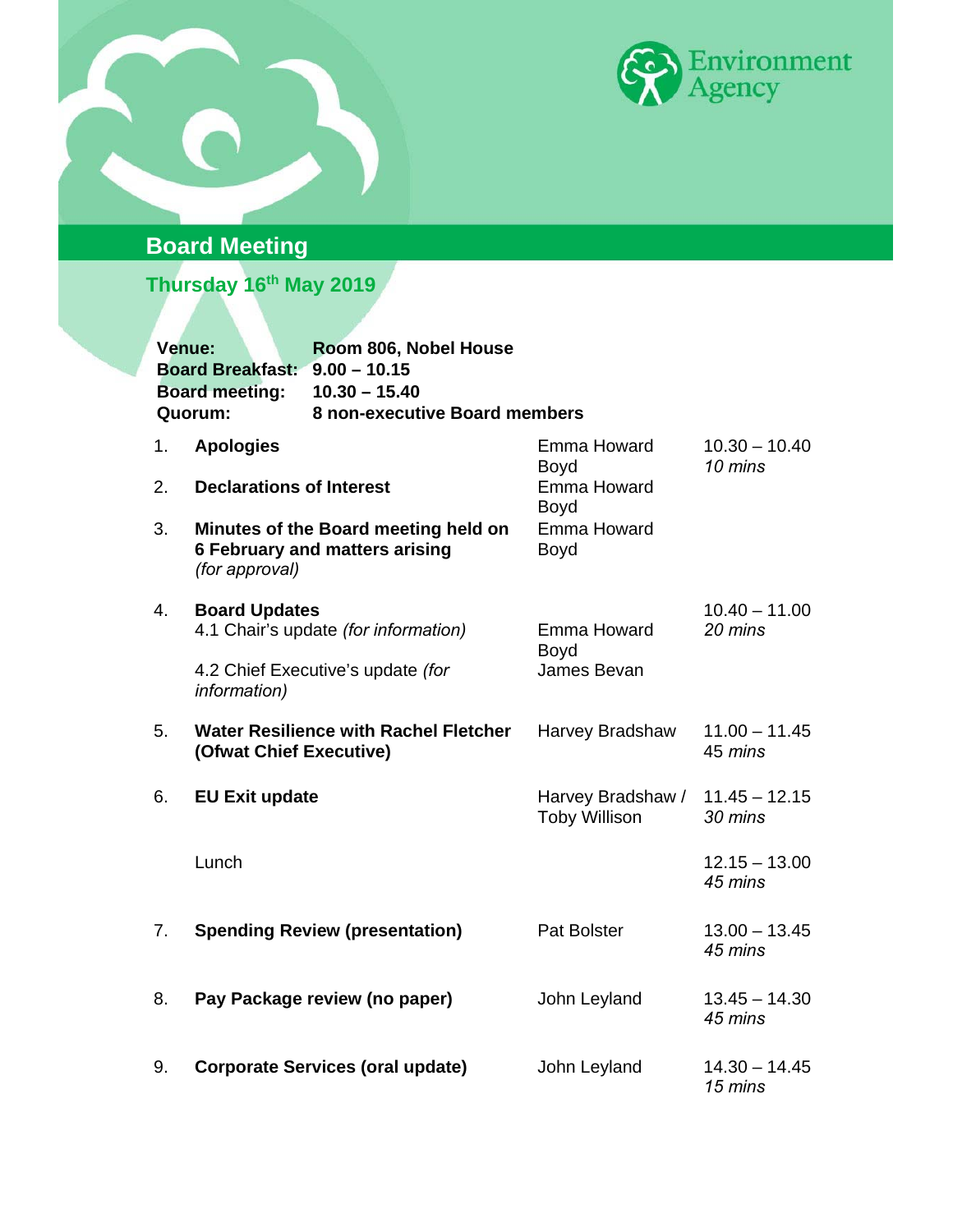|     | 10. Annual reports and accounts<br>10.1 Delegation of approval of annual<br>reports and accounts                                                                                                                     | Pat Bolster                                  | $14.45 - 15.00$<br>11 mins |
|-----|----------------------------------------------------------------------------------------------------------------------------------------------------------------------------------------------------------------------|----------------------------------------------|----------------------------|
| 11. | <b>Finance items</b><br>11.1 Arun IDD financial statements (for<br>approval)<br>11.2 Financial Schemes of Delegation<br>(for noting)<br>11.3 Partnership grants Non-Financial<br>Scheme of Delegation (for approval) | Pat Bolster / Peter 15.00 - 15.15<br>Kellett | 15 mins                    |
|     | 12. Recent committee meeting updates<br>12.1 Committee updates<br>12.2 E&B Annual Review<br>12.3 Remcom Annual Review                                                                                                | Emma Howard<br><b>Boyd</b>                   | $15.15 - 15.25$<br>10 mins |
|     | 13. AOB                                                                                                                                                                                                              | Emma Howard<br>Boyd                          | $15.25 - 15.30$<br>5 mins  |
| 14. | Date of next meeting:<br>10 <sup>th</sup> July – Board Planning, London<br>7/8 <sup>th</sup> October – Board Meeting, Bristol                                                                                        | Emma Howard<br><b>Boyd</b>                   | $15.30 - 15.35$<br>5 mins  |
| 15. | <b>Review of meeting</b>                                                                                                                                                                                             | Emma Howard<br>Boyd                          | $15.35 - 15.40$<br>5 mins  |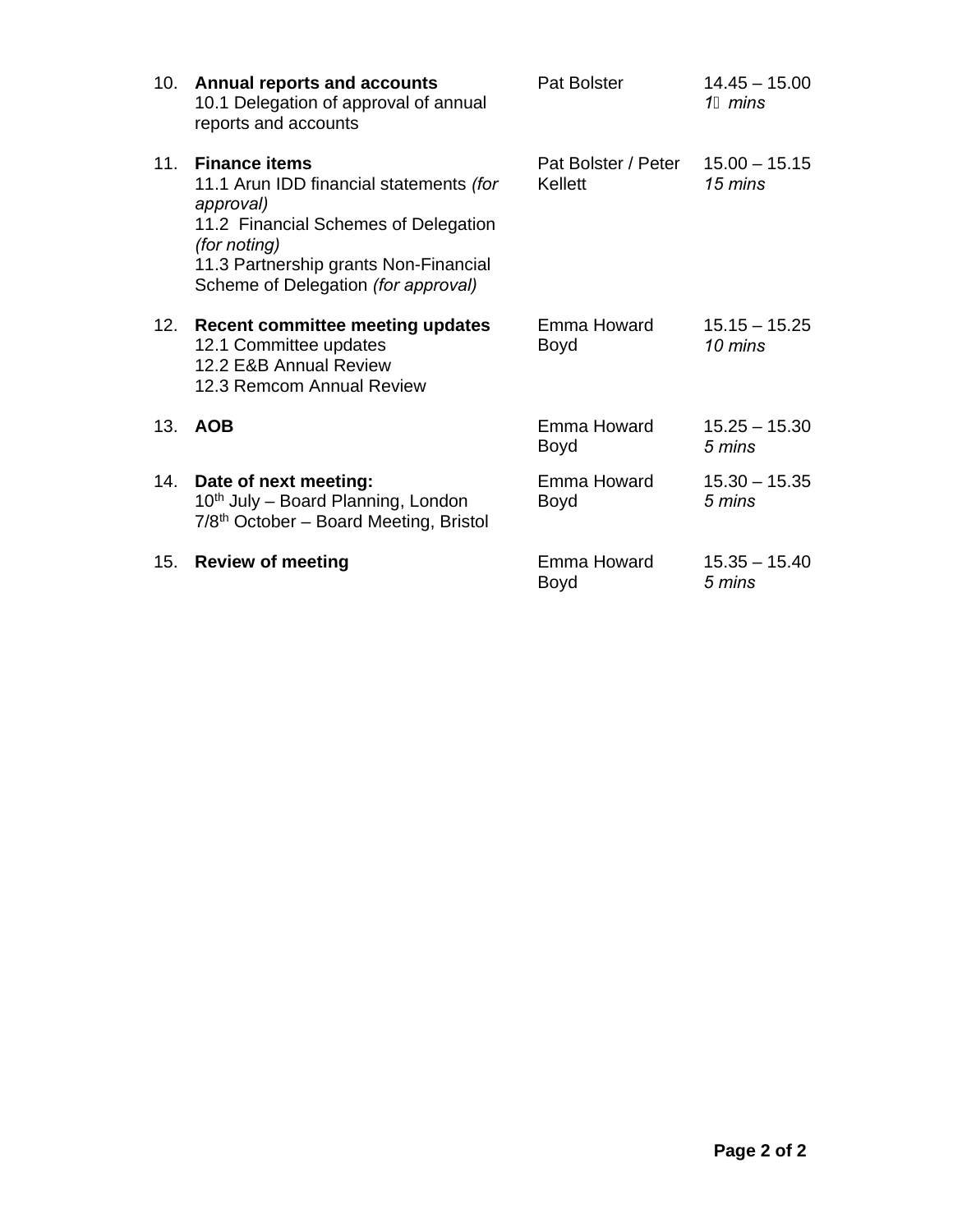



# **Board Meeting**

**Thursday 16th May 2019 Item no. 4.1** 

# **Sponsor: Emma Howard Boyd, Chair**

**Title: Chair's Update** 

**Please clearly state what decision you are seeking from the meeting**  The Board is asked to:

1. Note recent Chair engagements

#### **Key points for discussion**

This paper is intended to update the Board on the Chair's key engagement since the last Board meeting in addition to Board and Committee meetings.

**Governance What meetings/groups have already reviewed this item?**  N/A N/A **What meetings/groups need to review this item next?**  N/A N/A **Are there any risks associated with the evidence and analysis in the paper?**  N/A

**How will the key messages/decisions be communicated?**  N/A

**No legal annex is required**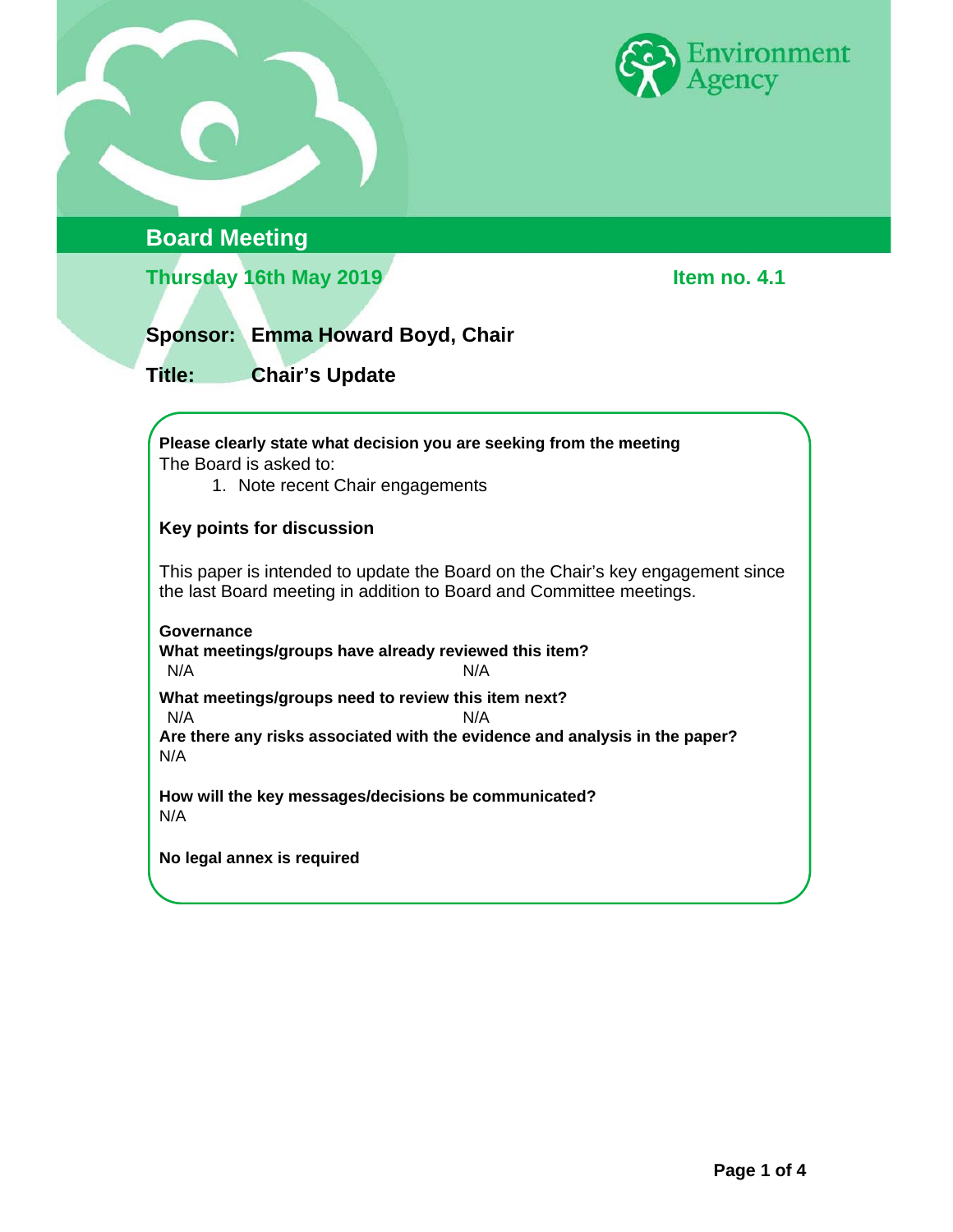#### **1.0 Emma Howard Boyd engagements 20 February 2019 to 16 May 2019**

1.1 Please note that this paper details key engagement events, a full detailed itinerary is sent out via email weekly.

#### **Key Speaking and panel events**

**20 February-** UCL Climate Action Society Talk at Climate Action Workshop

https://www.gov.uk/government/speeches/i-dont-want-you-to-panic

**28 February-** Panellist at the Natural Capital Investment Conference

**07 March-** Keynote speech at the Futurebuild conference:

www.gov.uk/government/speeches/back-to-the-future

**13 March**- Keynote speech at GCA Wilton Park dialogue: Transboundary climate risk Day

**15 March-** Keynote speech at the Women's Engineering Society Annual Conference https://www.gov.uk/government/speeches/its-raining-men-gender-diversity-andclimate-change

**18 March-** Panellist at the Economics of Soil: Private Asset or Public Good?

**19 March-** Speech at Central Banking and Sustainability - A Roadmap to 2020

**21 March**- Speech at the European Bank for Reconstruction and Development event- GCA finance action track: Financing a Climate-Resilient Future reception. https://www.gov.uk/government/speeches/steady-investments-in-a-changing-climate

**25 March-** Speech at Greater Manchester's Green Summit.

https://www.gov.uk/government/speeches/local-knowledge-national-actioninternational-leadership

**28 March-** Speech at the Low Carbon Lake District – Celebrating a Decade of Tackling Climate Change.

**15 April-** Panellist at the Official Monetary and Financial Institutions Forum

**24 April-** Keynote Speech at the Keep Britain Tidy Roundtable on litter and environmental quality.

https://www.gov.uk/government/speeches/please-dont-waste-this-moment

**29 April-** Keynote address at the PwC Natural Capital Risk Breakfast Briefing

**02 May-** Keynote address at the Financial Times the Chief Information Officer's responsibility in the future of stewardship event.

**09 May-** Keynote address at the FCERM Strategy Launch event.

**13 May-** Panel Event: CFA Institute Annual Conference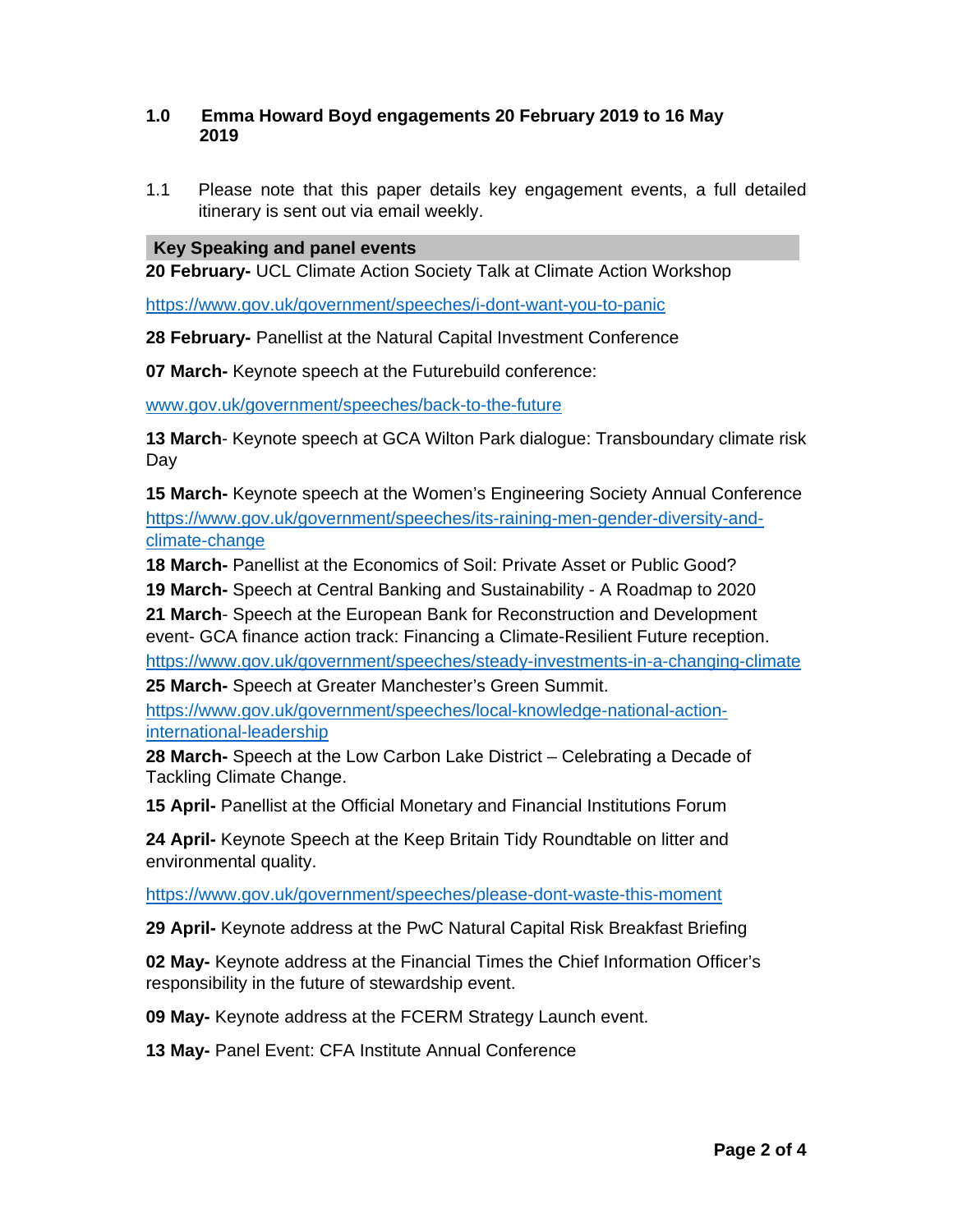#### **E&B focused activity**

**18 February-** London Metal Exchange Trading Ring with the Chair of Water UK, Brian Bender

**05 March-** Area Visit to Devon, Cornwall and the Isles of Scilly focussed on Plastics, Sustainability and Dry Weather.

**06 March-** Evidence at Efra Committee-Pre-legislative scrutiny of the Draft Environment (Principles and Governance) Bill

**08 March-** Area visit to Wessex- focused on 25 Year Plan

**09 April-** Area Visit to Kent, South London and East Sussex- Manston Site visit and EU Exit discussions

**17 April**- Area Visit to Kidderminster- focused on Salmon in the Stour/Flood Alleviation Scheme

#### **FCRM focused activity**

**25 February**- Site Visit to Suffolk Coast with Tony Juniper (Natural England, Chair)

**03 May-** Attendance at the FloodRe Board meeting

**Key Green Finance/Resilience activity** 

**6 March-** Meeting with Preston Brook, Macquarie

**14 March-** DfiD's High-level consultation group on UN Secretary General's Climate Summit

**18 March-** Make My Money Matter Meeting

**20 March-** Meeting with Stephen Brenninkmeijer, Chair European Climate Foundation's Board.

**04 April-** Event attendance London Business School Climate related risk: Responsibility of the Board ……or not?

**04 April-** WWF: Our Planet- Netflix premiere

#### **Key Stakeholder Engagements**

**11 March-** Meeting with Tom Delay, Carbon Trust

**11 March-** Meeting with Tim Wainwright, Chief Executive, WaterAid

**20 March-** Meeting with David Issac Chair, Equality & Human Rights Commissions

**01 April-** Meeting with Laura Sandy's, Food Foundation

**04 April-** Meeting with Dame Lucy Neville- Rolfe, Chair Assured Food Standards

**08 April-** Meeting with Professor Macrory, No Deal Planning Commissioner

**08 April -** Meeting with Jonathan White (Chair) and Arlin Rickard(Chief Executive)- Rivers Trust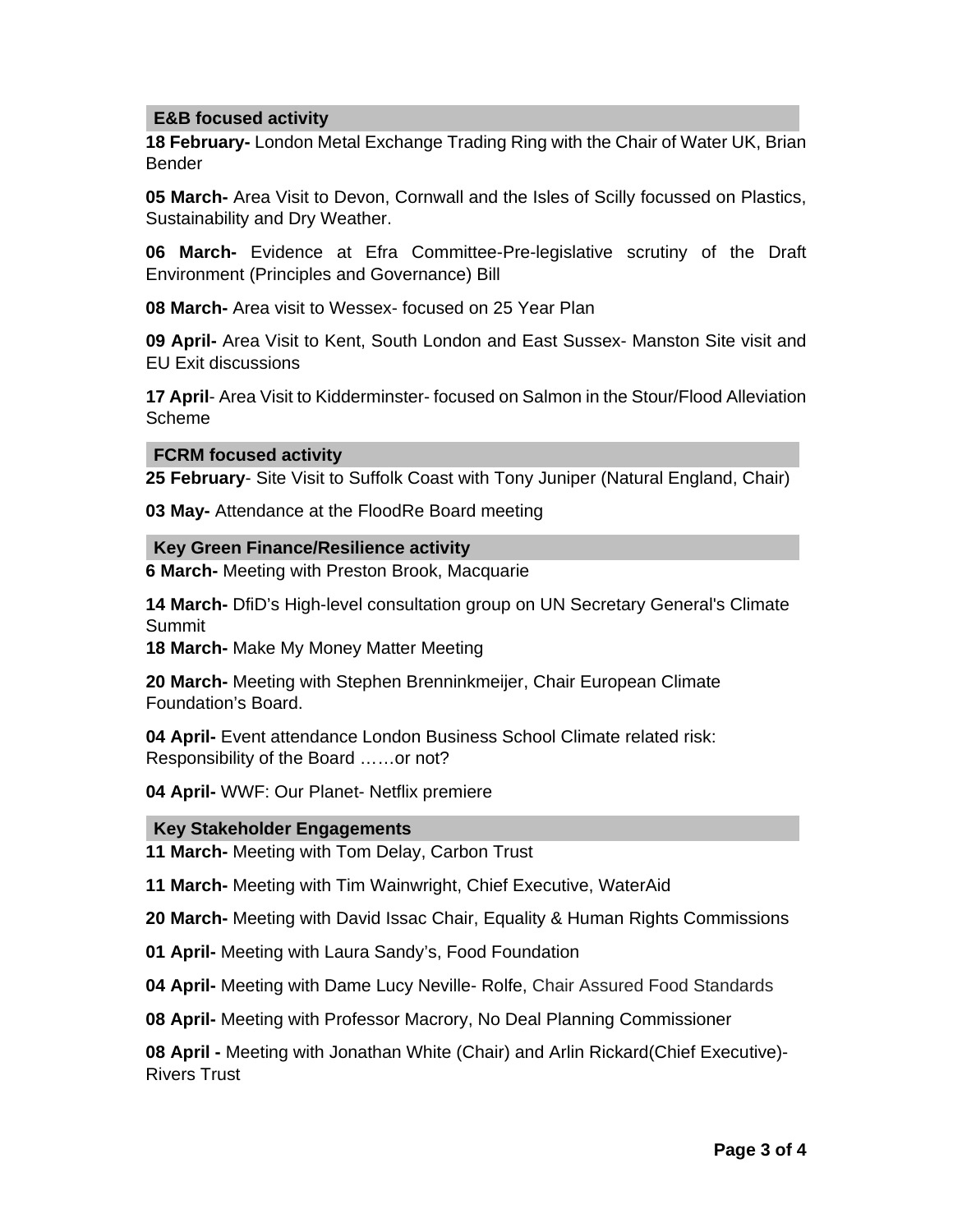**08 April-** Meeting with Arlin Rickard and Mark Lloyd (Chief Executive Angling Trust)- Rivers Trust and Angling Trust

**10 April-** Meeting with Stewart Basely, Chief Executive House Builders Federation

**10 April**- Meeting with Malcolm Morley, Chair Radioactive Waste Management

**15 April-** Ex Government, Non-Executive Conference

**30 April-** Meeting with Tony Pidgley- Chair, Berkeley Homes

**2 May-** Meeting with Fiona Ellison, Julia Cleverdon- #Iwill4nature

**13 May-** National Trust dinner with Tim Parker (Chair) and Hilary McGrady (Director General)

**14 May-** Meeting with Anthony Hobley, Co-Chair of Advisory Board- Carbon Tracker

#### **Other business: Recommendation for Approval at Board Meeting**

The Board are asked to note the approval by Emma Howard Boyd and James Bevan, under Standing Order 4.1, of revised charges for Closed Landfill, Polychlorinated Bihpenyls, Radioactive Substance Regulation, Dee and Wye Standard Unit, EU Emissions Trading Scheme and Waste Producer Responsibility.

The Board are asked to note the approval by Emma Howard Boyd and James Bevan, under Standing Order 4.1, of changes to FSoD Section A8 related to advertising and marketing spending restrictions.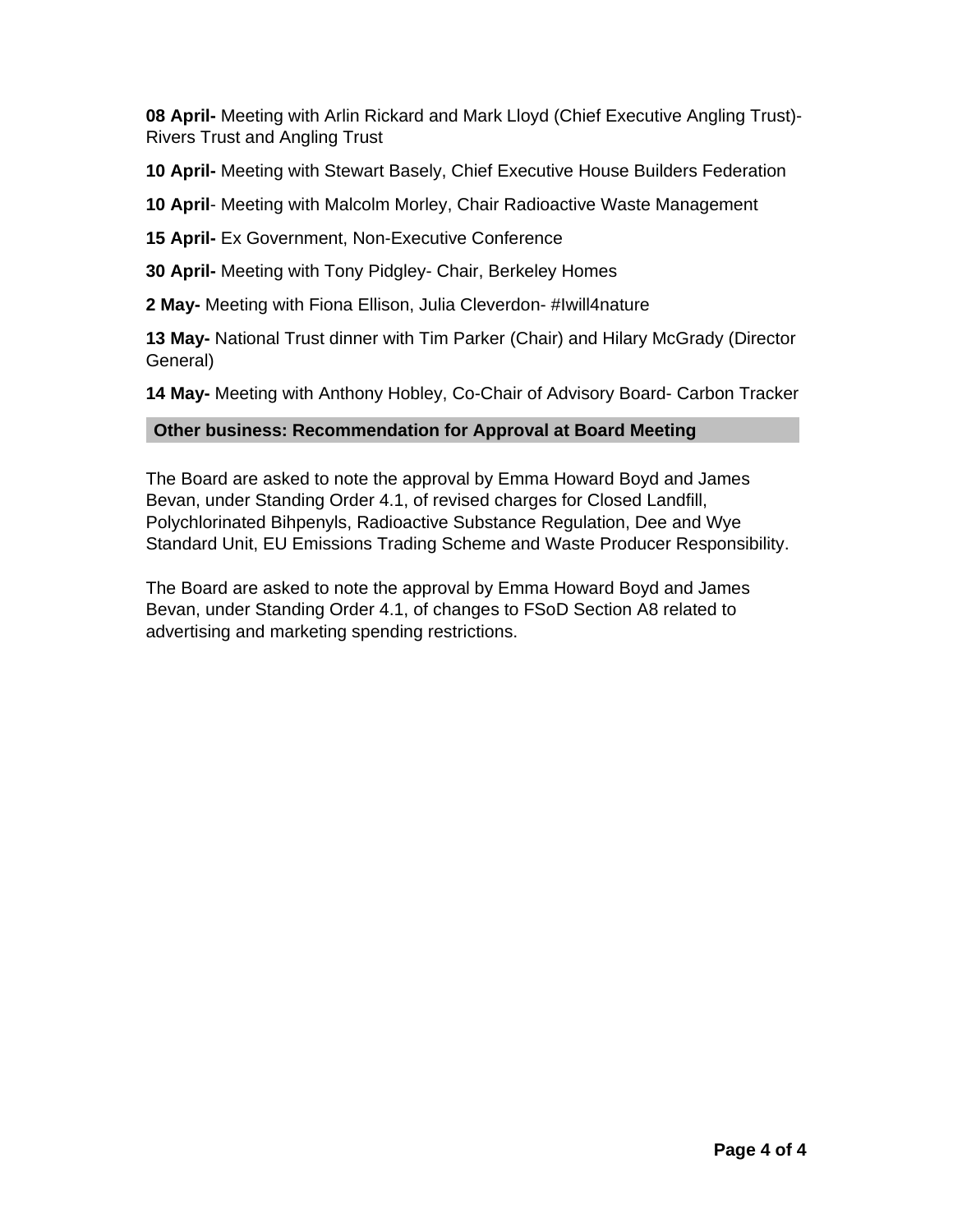

# **Board meeting**

**Thursday 16 May 2019 Item no. 4.2** 

### **Sponsor: James Bevan, Chief Executive**

**Title: Chief Executive's Update** 

**Please clearly state what decision you are seeking from the meeting**  The Board is asked to note the update on key topics since the last meeting.

#### **Governance**

**What meetings/groups have already reviewed this item?**  NA

**What meetings/groups need to review this item next?**  NA

**Are there any risks associated with the evidence and analysis in the paper?**  None

**How will the key messages/decisions be communicated?** 

**Legal Services have been consulted and confirm no legal annex is required.**  Legal advice provided by: Peter Kellett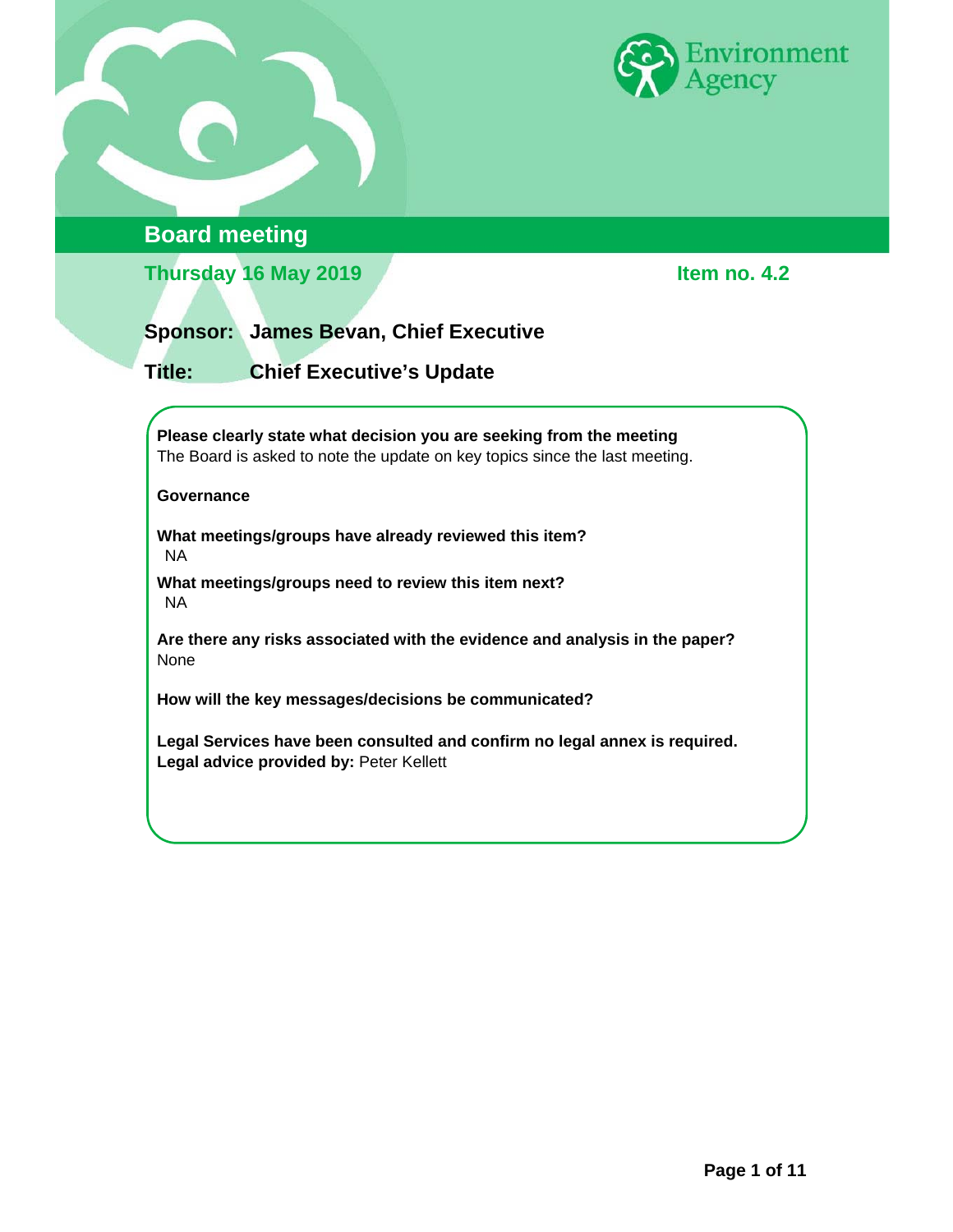#### **1.0 Environment Bill**

- 1.1 The Environment Bill is being developed under five main chapters, these are:
	- (1) Governance and Accountability (including Environmental Principles and Governance (EPG) and 25 Year Environment Plan (25 YEP) statutory basis and targets)
	- (2) Air quality (linked to the air quality strategy)
	- (3) Nature (including net gain, habitat mapping and planning, forestry enforcement, urban trees, conservation covenants)
	- (4) Resources and Waste (linked to the Resources and Waste strategy)
	- (5) Water (including abstraction reform, water resources management plans, wastewater management, OFWAT responsibilities, land drainage)
- 1.2 Defra published an early draft of the Environmental Principles and Governance part of the Bill in December along with a policy paper that set out their intentions for the rest of the  $\text{Bill}^{[1]}$ . Defra is planning to carry out the formal write round for the Bill towards the end of May and to introduce the Bill into Parliament in June or July 2019.
- 1.3 The Environment Agency submitted written and oral evidence to the Environment, Food and Rural Affairs Committee (EFRA) and the Environmental Audit Committee who conducted pre-legislative scrutiny of the Environment Bill.

### **2.0 Climate Change**

 $\overline{a}$ 

#### Committee on Climate Change Report on Net Zero

- 2.1 On the 2<sup>nd</sup> May, the Committee on Climate Change (CCC) published its advice to Government on meeting net zero carbon emissions, which was commissioned on the back of last November's Special (1.5 degrees) Report by the Intergovernmental Panel on Climate Change (IPCC). The CCC recommends setting a target of net-zero greenhouse gas emissions by 2050, ending the UK's contribution to global warming within 30 years.
- 2.2 The report concludes that achieving net-zero by 2050 is:
	- Necessary, to deliver on the UK commitment in signing up to the Paris Agreement and to keep global temperature rise to 1.5C;
	- Feasible, as it is achievable with known technologies;
	- Cost Effective, as it is within the cost accepted by Parliament when it legislated the existing 2050 target for an 80% reduction from 1990.
- 2.3 The CCC advises that achieving net zero is only possible if clear, stable and well-designed policies to further reduce emissions are introduced across the economy without delay. Current policy is insufficient for even the existing targets; net zero would require a significant ramp-up. The report also sets out policy recommendations on revising the UK's long-term emissions targets, which impacts on a number of policy areas led by Defra, including on

<sup>[1]</sup> https://www.gov.uk/government/publications/draft-environment-principles-and-governance-bill-2018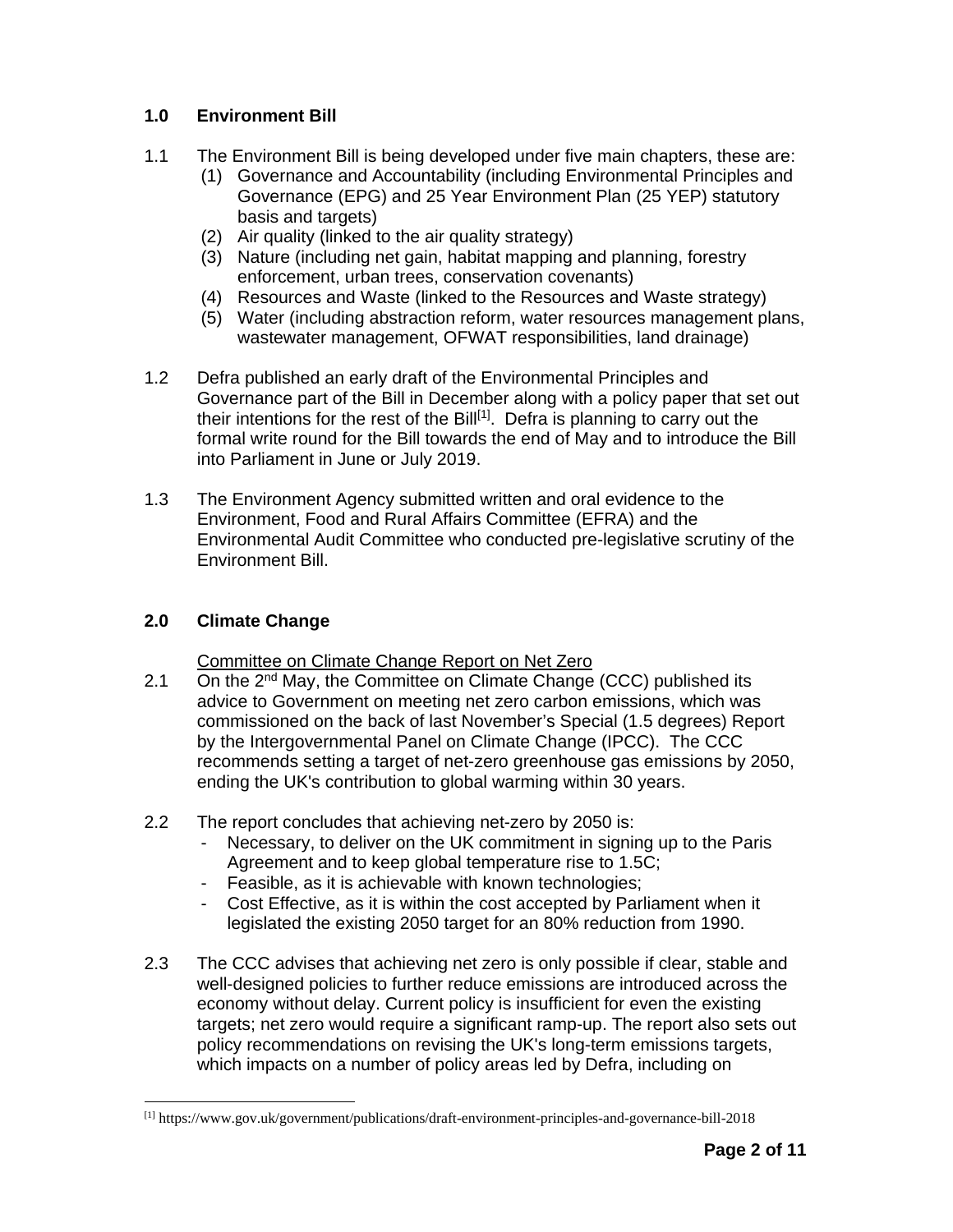agriculture, forestry and land use, waste and on fluorinated gases as well as on those led by the Department for Business, Energy and Industrial Strategy (BEIS) who will lead the overall Government response.

2.4 The Environment Agency welcomes the CCC's recommendations and will work closely with Government to understand the report's recommendations and identify were we can play our full role in delivering any future net-zero target. The Environment Agency is fully committed to being a sustainable business, from having stretching targets to reduce its own carbon footprint to having a leading pension fund championing responsible low-carbon investment. The Environment Agency also has a key role in delivering emissions reductions through its regulation and advice to key sectors, such as the power sector and heavy industry, our regulation of the renewables and low carbon sectors, including nuclear, and as the administrator of the EU Emissions Trading System and fluorinated gases and ozone depleting substances regimes.

#### Climate Change Strategy

- 2.5 The Environment Agency plays a central role in the country's battle to reduce emissions and adapt to the changing climate. We need to recognise though, that we don't have all the answers and that we too must make a step change in our response. Our Chair, Emma Howard Boyd, and Chief Executive, James Bevan, are leading the way in their conversations with Ministers, businesses and the wider community, showing how we need to
	- **think differently** about how climate change impacts on people, the planet and the economy, and the difference that we can make
	- **commit to actions** that bring to life how to design a more resilient, zero carbon future and
	- be more impactful in how we talk about climate change, maximising our leadership potential and convening power.
- 2.6 The Environment Agency has agreed a Climate Change Strategy for our whole organisation. This document captures its current ambitions but also commits to developing a stretching long term ambition that responds to the CCC advice to Parliament on net zero, as well as the scale and pace of climate change that we need to adapt to. The Environment Agency is working collaboratively across the leadership community to tap into the energy and passion of our staff and to build on the really great work that they and their partners are already doing, as well as to think innovatively about how to shape a better future.
- 2.7 The strategy will be bought to a future Environment and Business Committee meeting for comment and to the Board as necessary.

#### **3.0 Integrated Regulatory Review Service (IRRS) Mission**

3.1 From 15-17 April, the Environment Agency participated in the Preparatory Meeting for the IRRS Mission that will be coming to the UK in October this year. IRRS is a peer review service run by the International Atomic Energy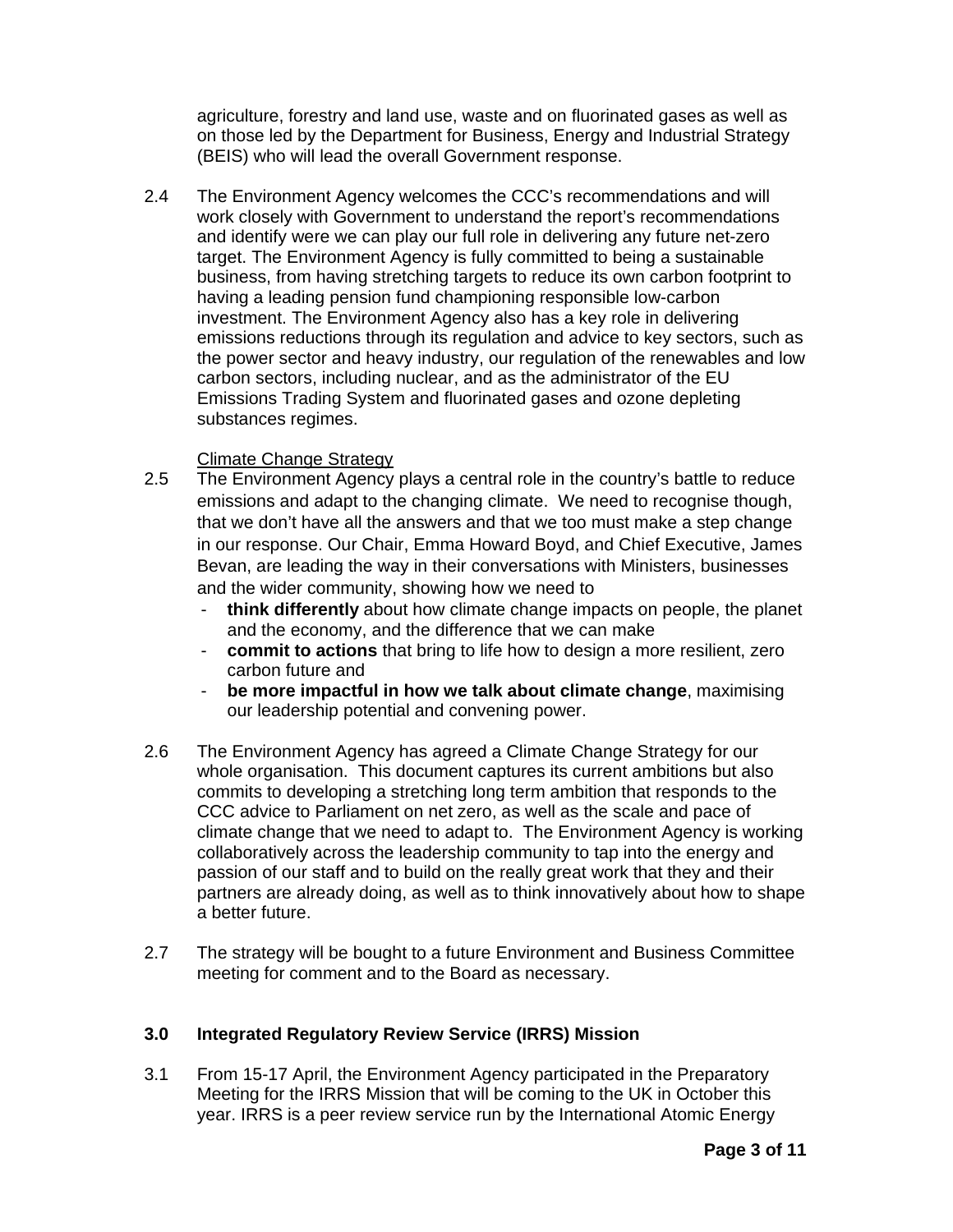Agency (IAEA) and will bring over 20 experts across the world to the UK to assess our regulation against international standards for the safety of radioactive substances. This will be a "full scope" Mission and will involve the Environment Agency and many other government departments, devolved administrations and regulators covering protection of the environment, worker and public safety, medical uses and transport. The Mission is an opportunity to showcase the Environment Agency's work in protecting people and the environment from the hazards of ionising radiations and learn from best practice across the world.

#### **4.0 Intensive Beef and Dairy Permitting**

- 4.1 In January 2019 Defra published their Clean Air Strategy which contained a series of specific proposals for reducing emissions from agriculture. Agriculture produces 88% of the UK's ammonia emissions which are predominantly released during storage and spreading of manures and slurries and from the application of inorganic fertilisers. Ammonia damages sensitive natural habitats and contributes to particulate pollution in urban areas; action by farmers can make a big difference to ammonia emissions. The dairy and beef sectors are the major agricultural producers contributing to these emissions. They also emit high levels of greenhouse gases, such as methane and are the number one cause of Category 1 and 2 agricultural incidents.
- 4.2 The Government has made the commitment to introduce permitting to these sectors by 2025. The Environment Agency agreed to lead on this work because of our experience in permitting and regulating similar agricultural sectors, such as pigs and poultry, and the associated activities of manure and slurry storage/spreading. The Environment Agency have agreed funding with Defra to commence a body of work in 2019/20 followed by a project leading up to 2025, which includes securing the legal instruments, designing the technical standards from scratch and developing business tools to support this. The Environment Agency will work in partnership with industry to find the best solutions to help secure and deliver this and other key Government Objectives such as 'a world class farming industry'.

#### **5.0 Water Company Performance Report**

- 5.1 This year's water company performance report is due to be published in the first week of July. The Environment Agency are now reviewing the data that will inform the Environmental Performance Assessment (EPA) and the associated star performance rating for each water company. Based on a provisional review of available data there is a reported downturn in performance for a number of companies this year.
- 5.2 Key areas of concern relate to serious pollution incidents and sludge treatment and disposal. The Environment Agency are currently reviewing regulatory approaches and improvement initiatives in these areas.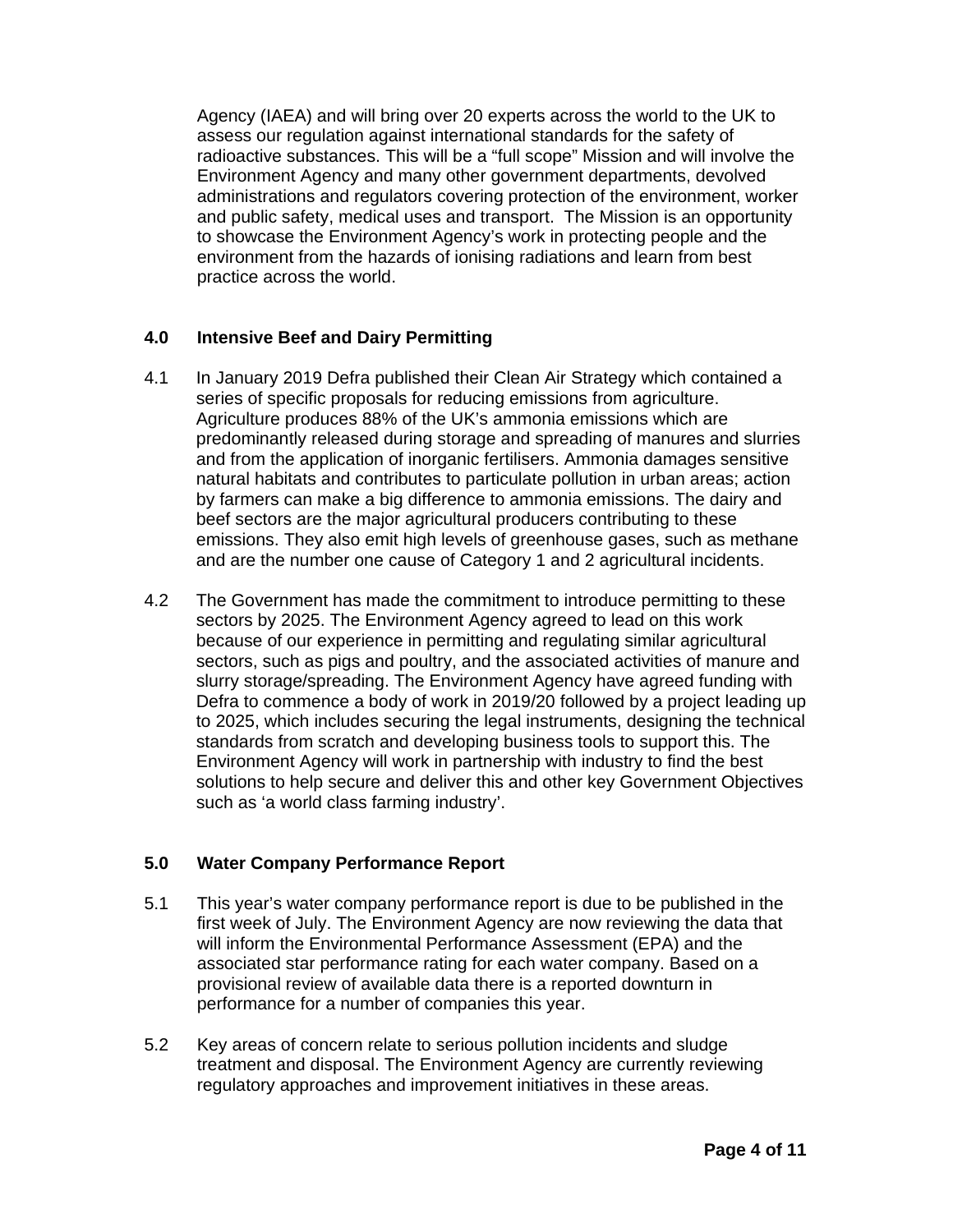#### **6.0 Judicial Review Challenge to the National Salmon Byelaws**

- 6.1 A challenge was made by a south west fisherman to have Byelaw 8 (relating to the south west salmon net fisheries) repealed. This was submitted to the Courts in March and the Environment Agency refuted the challenge. Permission to apply for Judicial Review has now been refused. There is a possibility of an appeal to the Court of Appeal, however, the judge has found the claim to be "totally without merit". The Environment Agency were awarded costs for the process to date. There have been no other legal challenges to the salmon byelaws.
- 6.2 Compensation claims for the salmon net fisheries that have been shut are being received; the last day to claim is 18 December 2019. Claims are being assessed and a process to consider them and calculate likely compensation developed.

#### **7.0 Update on the Environment Agency's online auction tool 'NatureBid'**

- 7.1 The Catchment Funding team in Future Funding have developed a tool 'NatureBid' that provides a way to deliver environmental outcomes in a catchment much more cheaply by auctioning them. It is part of a marketbased approach supporting more sustainable land management.
- 7.2 The Environment Agency has developed and undertaken two trials and is currently finalising a further programme of half a dozen trials to be completed in 2019. Both trials in the summer 2018 and March 2019 ran successfully. The second trial built on the first and saw more bids which resulted in greater competitive pressure between sellers, bringing down the cost of environmental outcomes.
- 7.3 For example, the intervention that received the most bids was maize management; in the first trial the average payment rate for this was 56% of the usual Countryside Stewardship (CS) rate. Provisional results for the second trial suggest this average payment rate has dropped to around **29%** of CS rates. Hedge planting came out at around 70% of the CS rate. Number of farmers bidding for funds in the second trial almost doubled, and total bids increased from 64 to 172.
- 7.4 Looking ahead, the next scheduled auction will be in Dartmoor in June 2019; this will similarly focus on Natural Flood Management actions but also include woodland planting. Future proposed trials include habitat creation (ponds for Great Crested Newts) across Kent and Cheshire, soil health and water quality in the Tamar Valley in Devon and in Northamptonshire. Through the future trials, we will explore using the auction tool with a broader range of revenue streams, including water bills, private food and drink sector organisations, and developer contributions, and across a range of landscapes delivering multiple environmental outcomes.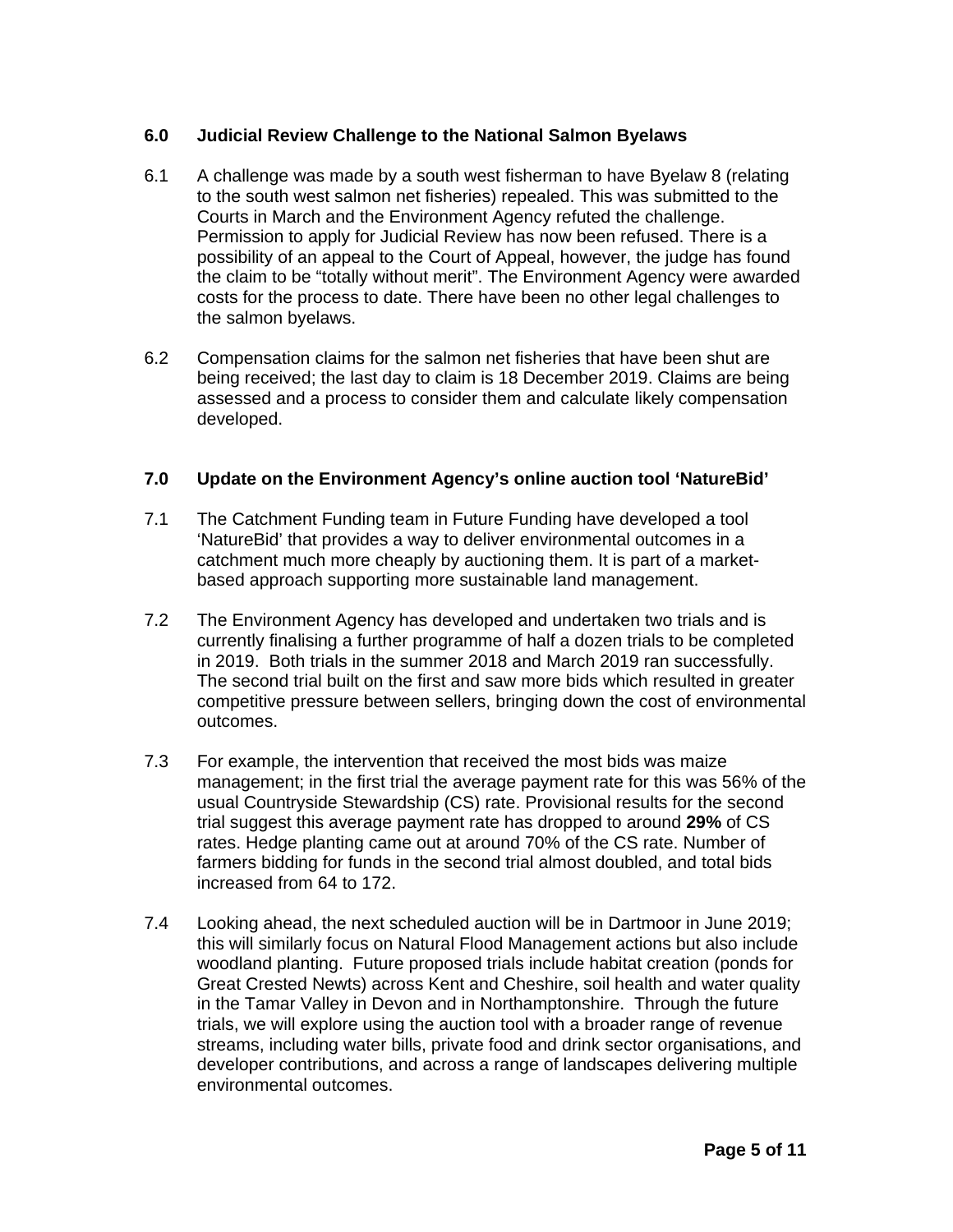#### **8.0 Update on Navigation**

- 8.1 The Environment Agency currently manages 1010km of the navigable waterways in England consisting of Anglian waterways, Upper Medway, Thames, Wye and Rye Harbour. For some time, now there has been a review led by DEFRA of the future of the Environment Agency managed waterways including potential transfer to the Canal and Rivers Trust. National and Area teams have worked hard over the last year to support this review, whilst continuing to deliver the Navigation Business.
- 8.2 Ministers have now approved the review's recommendation that Environment Agency retain the management of the waterways whilst avoiding managed decline of the assets. This approval now places an expectation on the Environment Agency to develop proposals for innovative financing solutions including commercial activity, to achieve greater income from the navigations over the long term and to invest in asset management and delivery of the navigation service.
- 8.3 The Environment Agency National Navigation team will be working closely with Defra and Area teams to develop a long term funding plan for the business to make it financially viable.
- **9.0 Green Finance Strategy update**
- 9.1 The Green Finance Strategy is being led by BEIS with support from Defra, Treasury and FCO. The Environment Agency Future Funding team are closely involved in writing it, engaging across departments and providing support to Defra in drafting Chapter 2 on *Financing Green.*
- 9.2 The Strategy is an opportunity to make policy changes which make it easier to fund and finance environmental and climate change projects, including many Environment Agency priorities. This is an important opportunity to be able to influence Government and secure new sources of investment in the environment in future. The launch is expected in July.
- 9.3 The Green Finance strategy is a response to the Green Finance Taskforce recommendations (which Emma Howard Boyd was a leading voice in). It will have three chapters:
	- Chapter 1: Greening Finance: How do we ensure that the finance sector is transitioning to support green finance (legislation, metrics & monitoring, transparency & disclosures). BEIS are leading this chapter.
	- Chapter 2: Financing Green (this is the main focus for the Environment Agency): Will focus on how to make green finance work for environmental projects (Supporting strategies, Government-led investment funds, supporting local implementation, governance, and pipeline projects). Defra are leading on this chapter and we are working closely with them.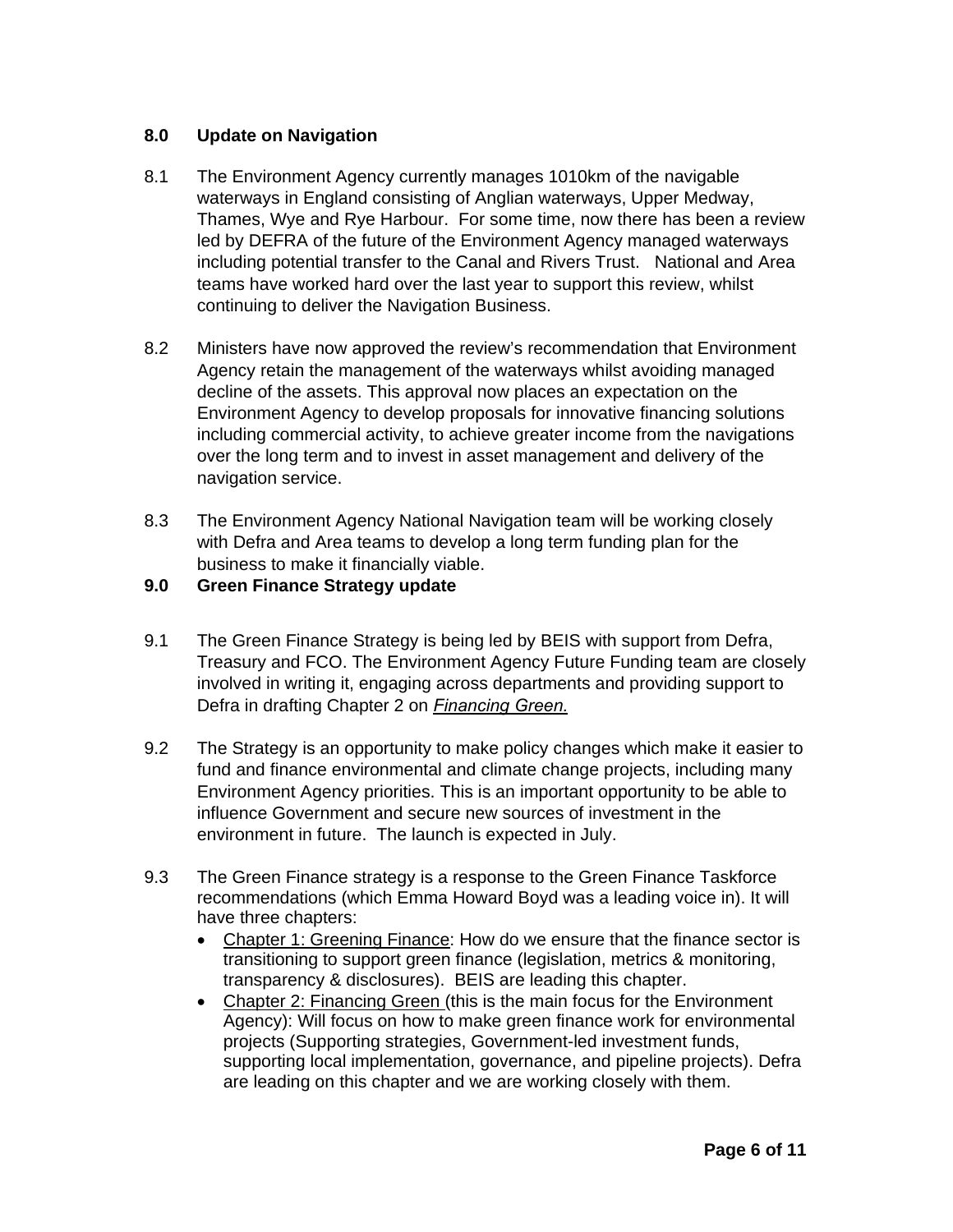Chapter 3: Capturing the opportunities: Will focus on develop UK leadership in the Green finance space (brand, products including data services, supporting innovation, challenges and data availability, building capacity and skills). BEIS are leading this chapter with inputs from FCO/HMT.

#### **10.0 Prolonged dry weather**

- 10.1 Prolonged dry weather continues to affect East Anglia, Lincs and North Hants, Thames and Herts and North London Areas. April was dry, particularly in the east where only 19% of the long term average rainfall has been received as at 24 April. A continuation of settled weather in the east of England heightens drought concerns for agriculture and the environment. We have already seen some environmental issues with algal blooms, fish kills and wildfires reported comparatively early in the year.
- 10.2 Our revised flexing abstraction position statement allows the extension of the winter abstraction season beyond March. However, low river flows are constraining the ability to refill winter storage reservoirs, which could result in widespread water availability impacts for the agricultural sector. We are not anticipating any notable improvement to spray irrigation prospects.
- 10.3 The water company position is good; total reservoir stocks for England were 95% of capacity at the end of March. Under a Reasonable Worst Case scenario of 80% of normal rainfall, most water companies are reporting that they don't expect the need for Drought Permits/ Temporary Use Bans this summer.
- 10.4 We continue to work with our partners including water companies, government and non-governmental organisations (NGOs) to coordinate the response; and with farmers, businesses and others to manage water availability and to ensure that, as far as possible, they get the water they need whilst safeguarding the environment.

#### **11.0 European Union Emissions Trading System (EU ETS)**

11.1 This was a particularly challenging year for The Environment Agency's European Union Emissions Trading System customers as many needed to purchase emissions allowances for the first time as they could not use allowance allocations for 2019 to secure compliance with 2018 emissions. However, with the exception of two installations which entered into administration, all our EU ETS customers achieved compliance with surrenders of emissions allowances against 2018 emissions.

#### **12.0 Update on the Resources and Waste Strategy**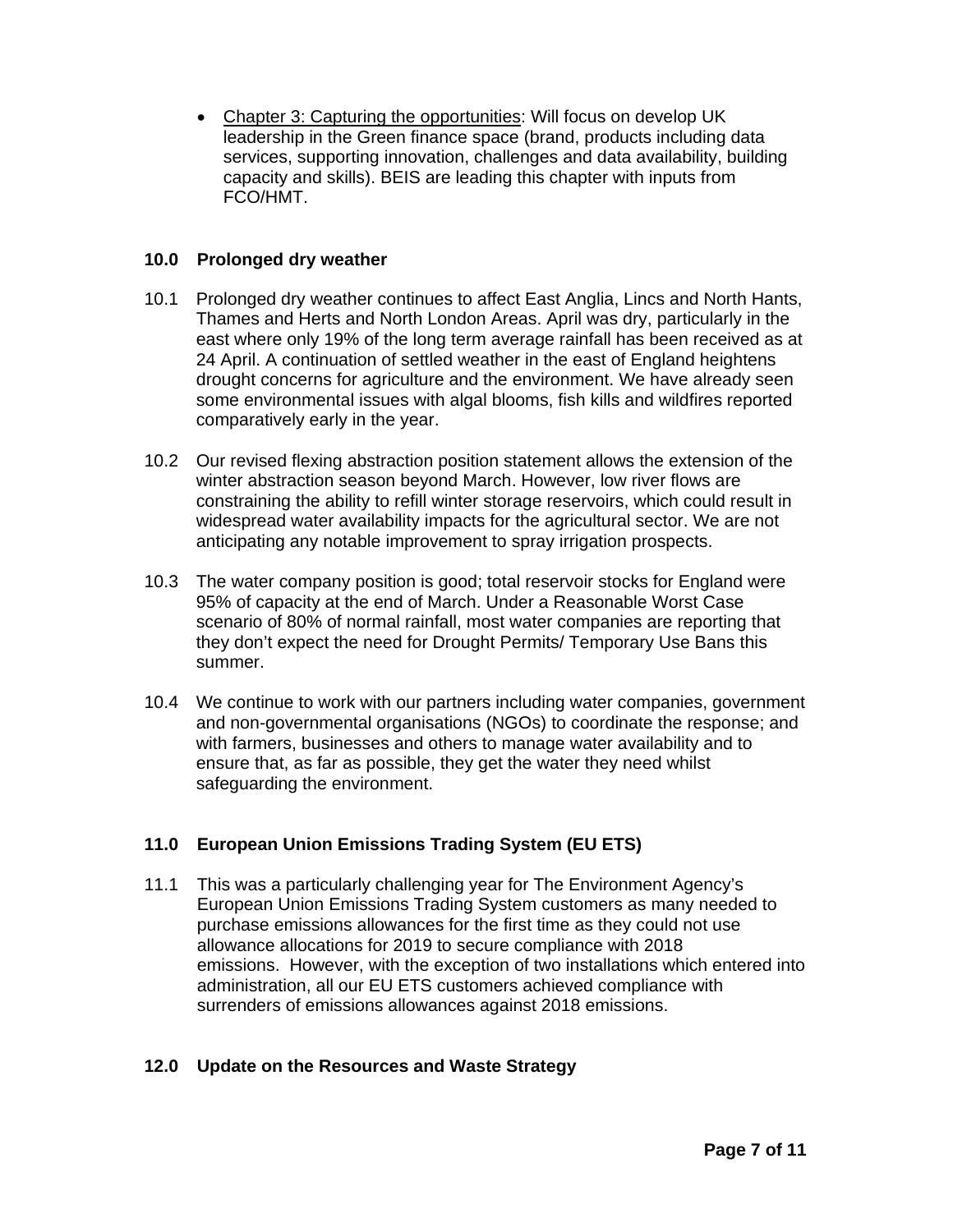- 12.1 The Environment Agency has been working with Defra to establish implementation arrangements and review timescales of the many actions within the strategy.
- 12.2 There are currently 4 public consultations underway:
	- Extended Producer Responsibility consultation on reforming the UK packaging - producer responsibility
	- Plastic packaging tax consultation consultation on design of the new tax on the production and import of plastic packaging with less than 30% recycled content (HMT consultation)
	- Deposit Return Scheme introducing a deposit return scheme for plastic bottles
	- Consistency consultation on consistency in household and business recycling collections
- 12.2 The consultations close this May and we will review findings as appropriate with them. We will provide more detail in due course on this and other aspects of the strategy.

#### **13.0 Serious and Organised Waste Crime (the Noel) Review**

- 13.1 Since the publication of the Serious & Organised Waste Crime Review in November 2018 the Environment Agency has been working with partner Enforcement Authorities, such as the Police and HMRC, to develop and establish a Joint Unit for Waste Crime (JUWC) in response to the central recommendation for the Environment Agency. .
- 13.2 The Unit will be led by the Environment Agency and will include secondees from partner organisations. It will use intelligence gathered from across all partner organisations to develop detailed work packages for multi-agency operations which will disrupt and deter the Organised Crime Groups operating within the waste industry. Members of the Unit will present these work packages at Regional Tasking & Coordination groups (Police) or governance groups (non policing partners) to secure commitment for the resources required. Operating the Unit in this way allows it to integrate with existing tasking and resourcing mechanisms across the range of partners.
- 13.3 The JUWC will be overseen by a Board who will agree joint priorities and shared outcomes for the Unit, as well as monitor its progress. Chaired by the Environment Agency's Executive Director of Operations, the Board will include a senior representative from each partner organisation. Engagement is underway with the Police on the development of the JUWC through existing senior leadership meetings and we will be presenting to the National Police Chief Council (NCCP) Crime Operations Committee in June.
- 13.5 Modernising our powers; Through November and December 2018 the Environment Agency supported Defra in drafting the waste crime measures to be included in primary legislation in the draft Environment Bill. Securing primary legislative changes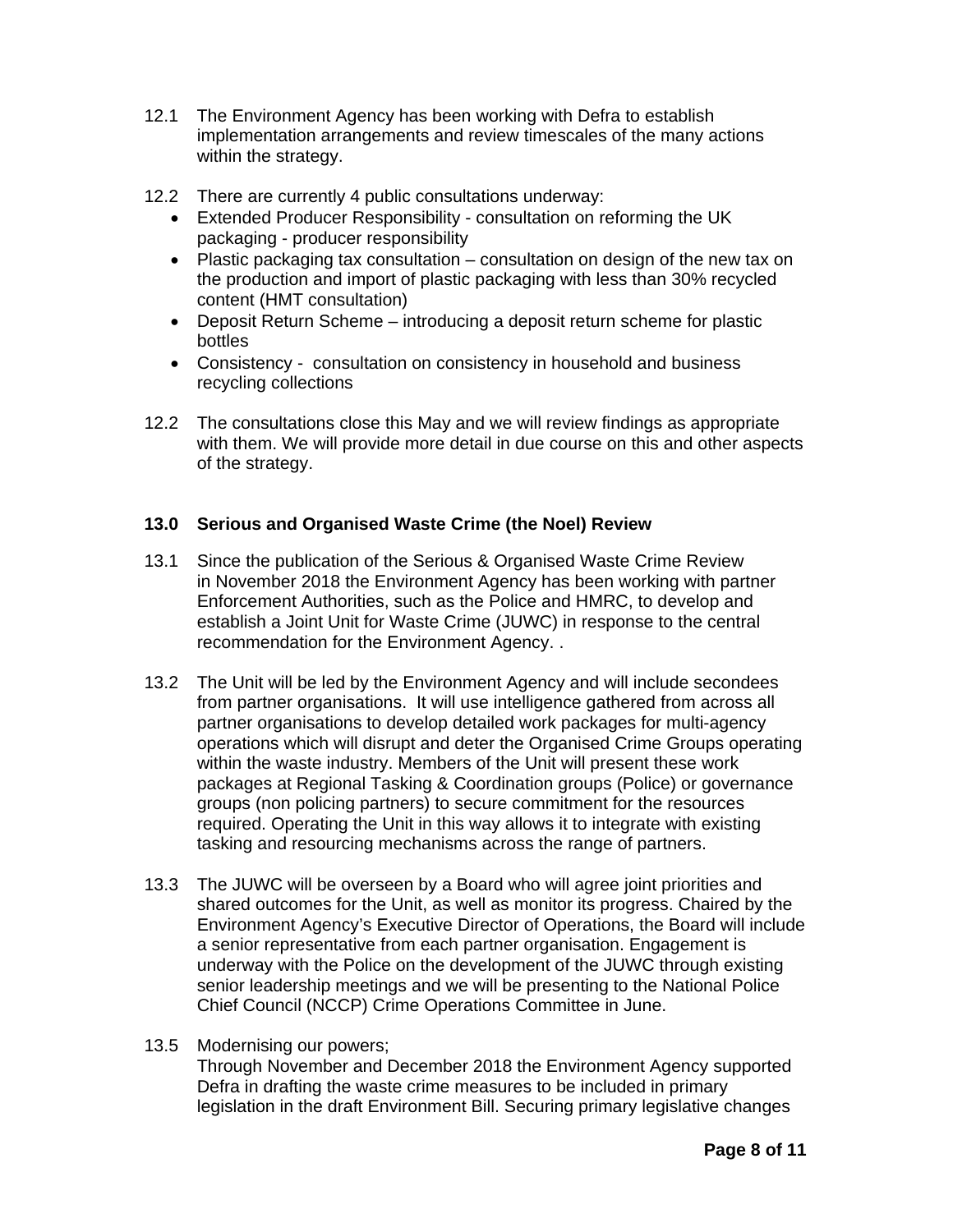is an important first step that allows Defra to deliver the recommended legislative changes through secondary legislation; which will enable the Environment Agency to make the changes needed to update our investigatory and charging powers and modernise producer responsibility and the waste duty of care.

#### **14.0 Publication of the refreshed flood and coastal erosion risk management (FCERM) Capital Investment Programme**

- 14.1 We published the refreshed FCERM Capital Investment Programme of schemes on GOV.UK<sup>2</sup> on 1 April 2019. The 6 year Capital Investment Programme was first published in December 2014. We have refreshed the Capital Investment Programme for the remaining 2 years to 2020/21, and published our 2019/20 annual allocation of funding to capital projects across England.
- 14.2 We are on track to better protect 300,000 homes by March 2021, and around 600 schemes have contributed to better protecting more than 193,000 homes since 1 April 2015, the start of the 6 year Capital Investment Programme. Over 400 schemes are due to better protect homes during the final 2 years of the programme.
- 14.3 This year we have enhanced the publication of the programme through a new mapping tool which makes it easier for communities to see all the FCRM activity that is taking place in their area. This includes completed schemes and revenue maintenance activity.

#### **15.0 Publication of 5 Year FRCM Asset Maintenance Programme**

15.1 On 8 April we published our FCRM maintenance programme for the next 5 years on GOV.UK<sup>3</sup>. Year one (2019/20) is the funded programme approved by RFCCs that we intend to deliver. Future years show the maintenance that we have identified as being needed and this will be prioritised for funding as part of our annual planning process. Publishing the programmes on a user friendly interactive map increases visibility of the important work we do to manage flood risk and will enable improved engagement with our customers and other risk management authorities.

#### **16.0 EFRA Select Committee inquiry: coastal flooding and adaptation to climate change**

16.1 The EFRA Select Committee have launched an inquiry into coastal flooding and climate change. We will be submitting our written evidence by the end of

 $\overline{a}$ 

<sup>2</sup> https://www.gov.uk/government/publications/programme-of-flood-and-coastal-erosion-risk-managementschemes

<sup>3</sup> https://data.gov.uk/dataset/7ce11c7b-062a-4b1e-9eb6-c121a725f880/5-year-flood-and-coastal-riskmanagement-fcrm-asset-maintenance-programme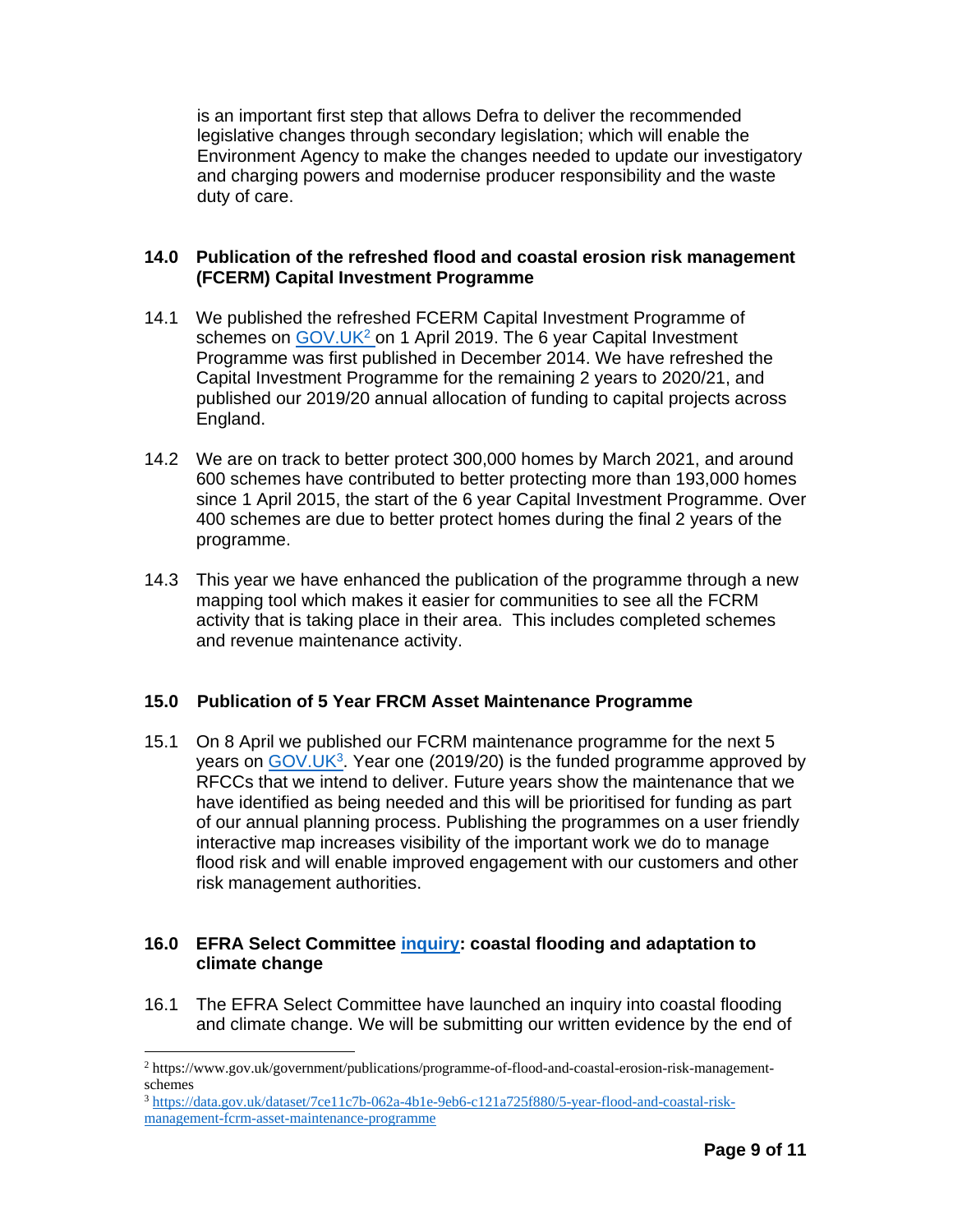April which covers funding, progress on climate change and coastal adaptation, working with partners, and the priorities of the draft Flood and Coastal Erosion Risk Management Strategy. There will be an oral evidence session to be confirmed for May.

#### **17.0 FCERM Strategy**

- 17.1 The draft National FCERM strategy consultation will be launched on 9 May 2019 by our Chair Emma Howard Boyd at Brunel University. John Curtin will also be chairing a panel session at the launch. We have invited 100 of our stakeholders including Brunel students. We will be promoting the consultation at the launch and throughout the consultation period. The consultation will run for 8 weeks ending on 4 July 2019. We will be engaging our stakeholders during this period to seek their support and encourage their response to the consultation. Alongside the external consultation we will also be consulting internally across the Environment Agency.
- 17.2 Our strategy will:
	- Put **people at the heart** of place based decision making
	- Evolve the ownership of flooding and coastal change we **all have a role to play**
	- Move the nation from the concept of protection to one of **resilience**
	- Help places **plan and adapt** to flooding and coastal change across a range of climate futures
	- Ensure FCERM **protects and enhances the environment** and contributes to the 25 Year Environment Plan
	- Help align strategic planning to improve **resilience to both floods and droughts**
	- Ensure we **build back better and in better places**

#### **18.0 Flood and Coast 2019**

- 18.1 The Environment Agency will convene the fourth Flood and Coast Conference from 18–20 June 2019 in collaboration with conference organisers Trio.
- 18.2 The Advisory Committee, which include representatives from Defra, Risk Management Authorities, National Flood Forum and the Met Office have been influential in inviting presentations and papers which have shaped the conference programme.
- 18.3 This year's event will support the development and implementation of the new National FCERM Strategy and build on the renewed energy in the public debate around climate change. This will keep the conference fresh and topical and provide opportunities to address the big questions, instigate the right conversations and reach other sectors we need to work with to create the shared action and ownership we need to build a nation resilient to flooding.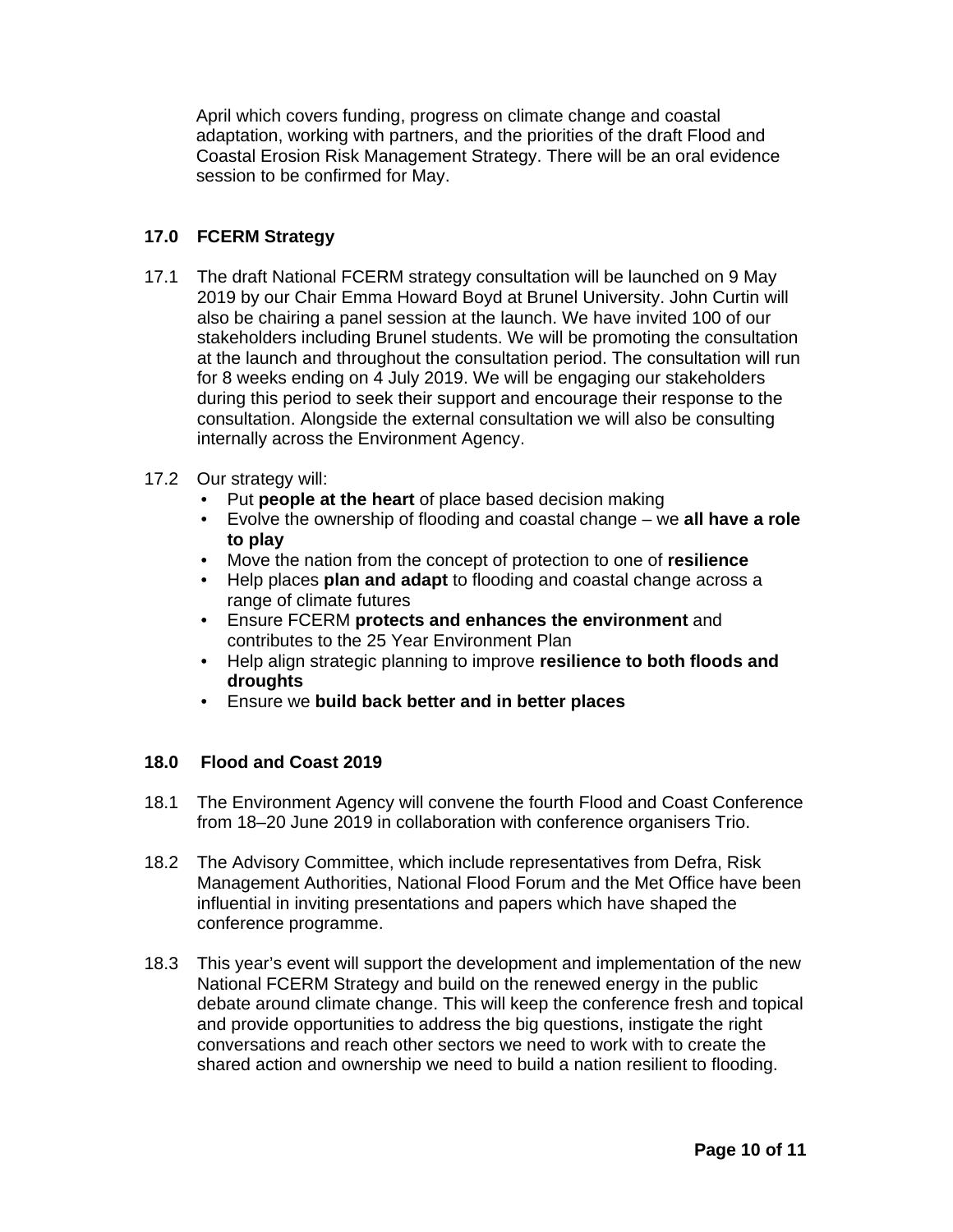#### • **Conference theme Day 1: A climate resilient nation: a shared vision to 2100**

Plenary speakers: John Curtin (session chair), Sir James Bevan, Julie Foley, Professor Stephen Belcher (Chief Scientist, Met Office), Sonia Roschnik (Director of Sustainable Development Unit, Public Health England), Bart Vonk (Senior Advisor Watersafety, Rijkswaterstaat, Netherlands).

#### • **Conference theme Day 2: Todays infrastructure resilient in tomorrow's climate**

Plenary speakers: Alison Baptiste CBE (Director Operations, Infrastructure & Projects Authority), Liv Garfield (Chief Executive, Severn Trent Water), Natalia Moudrak (Director, Intact Centre on Climate Adaptation (Canada)), Tom Walker (Executive Director of Strategy, Homes England).

#### • **Conference theme Day 3: Shaping the future today: a nation of climate champions**

Plenary speakers: Dr Teresa Bridgeman (Chair, West Somerset Flood Group), Rob Davis (National Fire Chiefs Flood Lead), John Englander (Oceanographer & Sea Level Rise Expert), Myra Hunt (Chief Digital Officer, Defra).

18.4 We will be hosting key events within the conference like Women in FCERM, Next Generation and the Project Excellence Awards. In addition there will be a 5 Nations panel, Property Resilience Roundtable and Business Leaders panel.

#### **Compiled by Board Governance team 7 May 2019**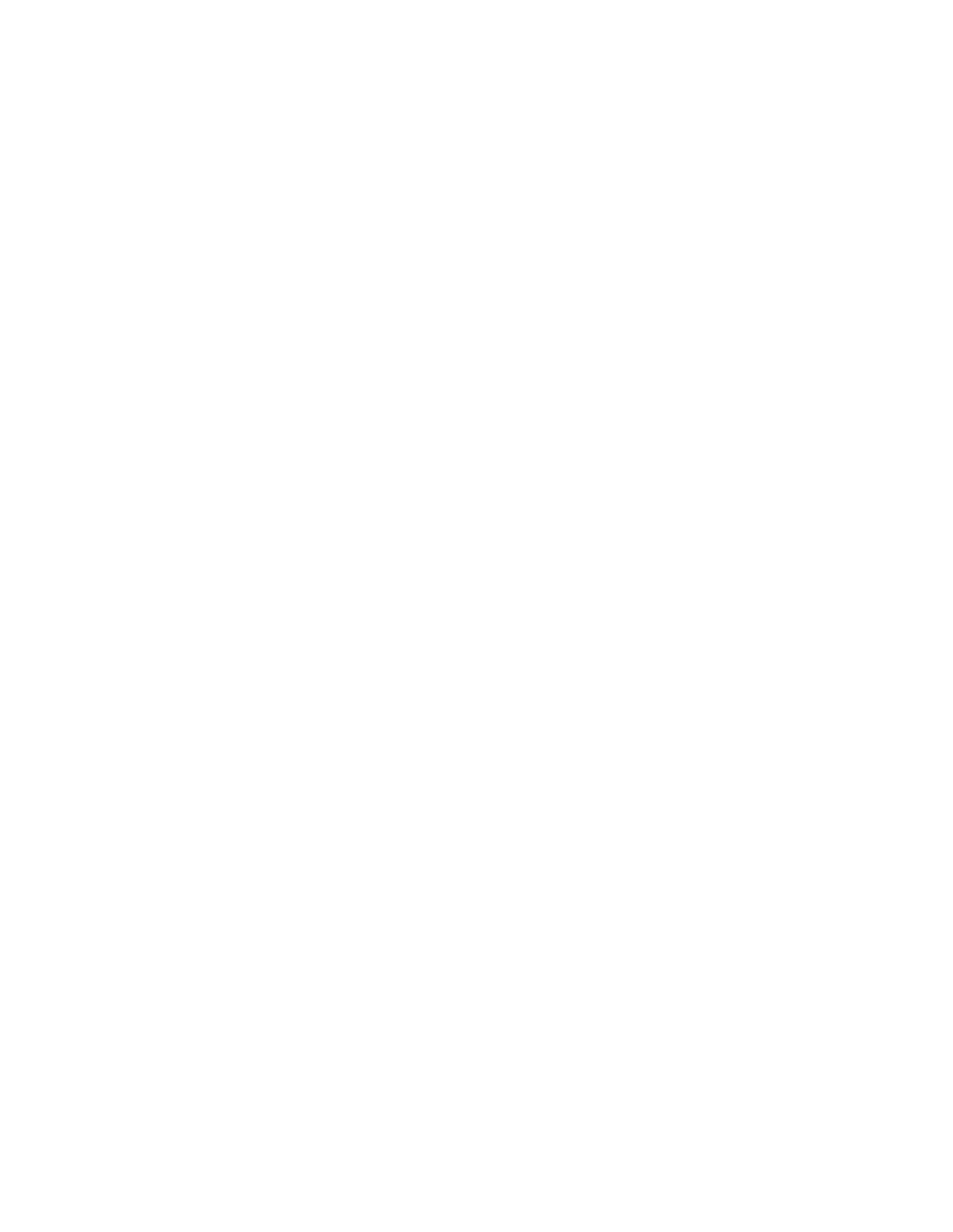

### **Board Meeting**

**Thursday 16th May 2019 Item no. 12.1** 

### **Sponsor: Board Governance Team**

**Title: Board Committee Meetings update** 

**Please clearly state what decision you are seeking from the meeting**  The Board is asked to:

1. Note the substantive agenda items discussed at Environment and Business Committee, Flood and Coastal Risk Management Committee, Remuneration Committee, Pensions Committees and ARAC since February 2019.

#### **Key points for discussion**

Committee Chairs will be asked to highlight particular areas of note for the Board.

#### **Governance What meetings/groups have already reviewed this item?**  N/A

**What meetings/groups need to review this item next?**  N/A

**Are there any risks associated with the evidence and analysis in the paper?**  No

**How will the key messages/decisions be communicated?**  Through an oral update during the Board meeting.

**No legal annex is required.**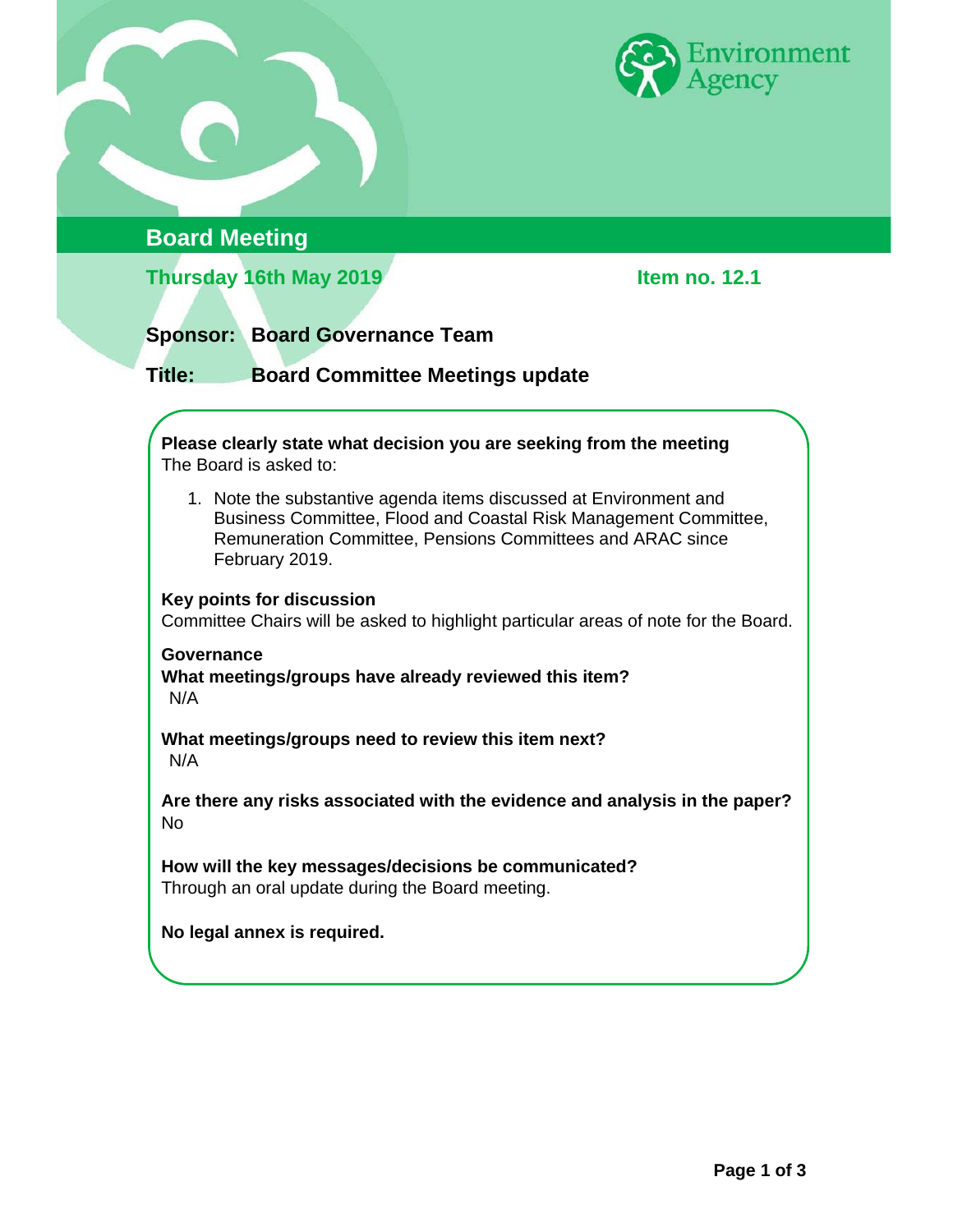#### **1.0 Introduction**

1.1 This paper provides a summary of substantive agenda items that have been discussed at Committee meetings since the last full Board meeting on 7th February 2019.

#### **2.0 Flood and Coastal Risk Management (FCRM) Committee**

- 2.1 The FCRM Committee met on 30<sup>th</sup> April 2019. Substantive items discussed were:
	- Anglian (Central and Northern) and Thames RFCCs Changes
	- FCRM Strategy
	- Spending Review

#### **3.0 Environment and Business Committee**

- 3.1 The Environment and Business Committee met on 17<sup>th</sup> April 2019. Substantive items discussed were:
	- E&B Annual Review
	- Regulation Strategy
	- Comah
	- EPR Waste
	- EPR Installations
	- Hazardous Waste Regulations including clinical waste

#### **4.0 Remuneration Committee**

- 4.1 The Remuneration Committee met on 25<sup>th</sup> February and 27<sup>th</sup> March 2019. Substantive items discussed were:
	- Implementation of pay award
	- Annual review of Rem Com
	- Annual review on Board Expenses
	- People report- EDT succession planning
	- Propose and agree Executive Directors Performance Ratings
	- Propose and Agree Chief Executive's objectives
	- Propose and Agree Chief Executive Performance Rating
	- 2019 Pay award- Pay remit and options for 2019 Award

#### **5.0 Pensions Committee and Pensions Board**

- 5.1 The Investment Sub-Committee met on 26th February 2019. Substantive items discussed were:
	- Fund investment manager performance and strategic monitoring
	- Responsible investment strategy review
	- Brunel Pensions Partnership update
	- Training on stock lending and EAPF policy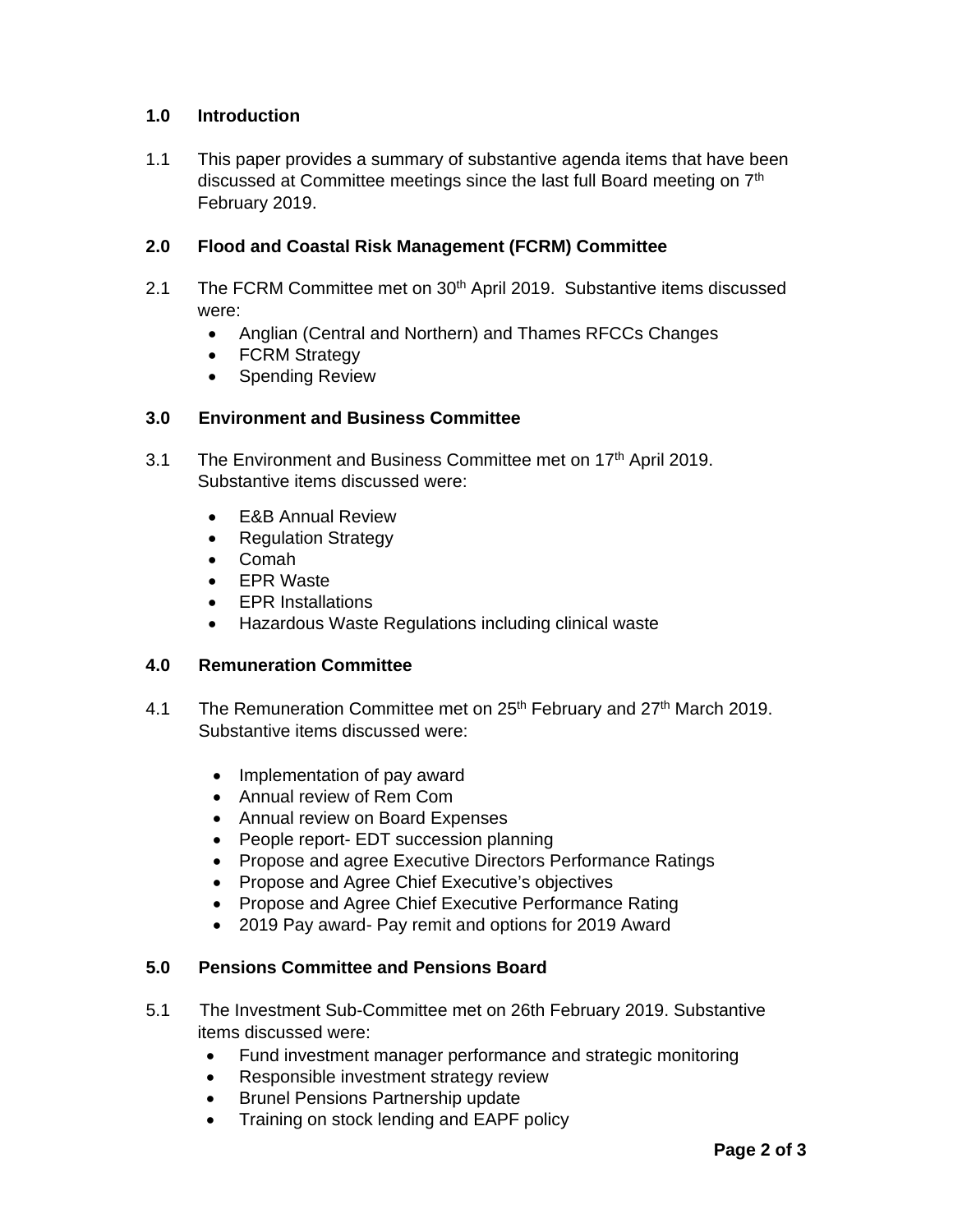- Review of business plan, risk register and forward look
- 5.2 The Pensions Committee met on the 27th March 2019. Substantive items discussed were:
	- Investment Sub Committee report
	- Brunel Pension Partnership update
	- 2019 Actuarial Valuation update and endorsement
	- Benefits administration, inc. EAPF Communication Strategy and change management
	- Corporate Services Bulk Transfer
	- EAPF Business Plan, Risk Management and Forward Look updates.
- 5.3 The Pensions Board met on 27th March 2019. Substantive items discussed were:
	- Review of Pensions Committee meeting
	- Future of EAPF Pensions Board.
- 5.4 Additionally the Pensions Committee held a training day on 26th March 2019, which included sessions on cost transparency, communication strategy, cyber security and liability driven investments.

#### **6.0 Audit and Risk Assurance Committee**

- 6.1 The Audit and Risk Assurance Committee (ARAC) met on 6<sup>th</sup> March 2019. Substantive items discussed were:
	- Draft Internal Audit Plan 2019-2020
	- **SSCL Contract extension**
	- Business Case Update Reports
	- Navigation Assets (deep dive risk topic)
	- Corporate Services Resilience
	- 2018-19 Annual Report & Accounts Process inc. Draft Governance **Statement**

#### **Board Governance Team**

8th May 2019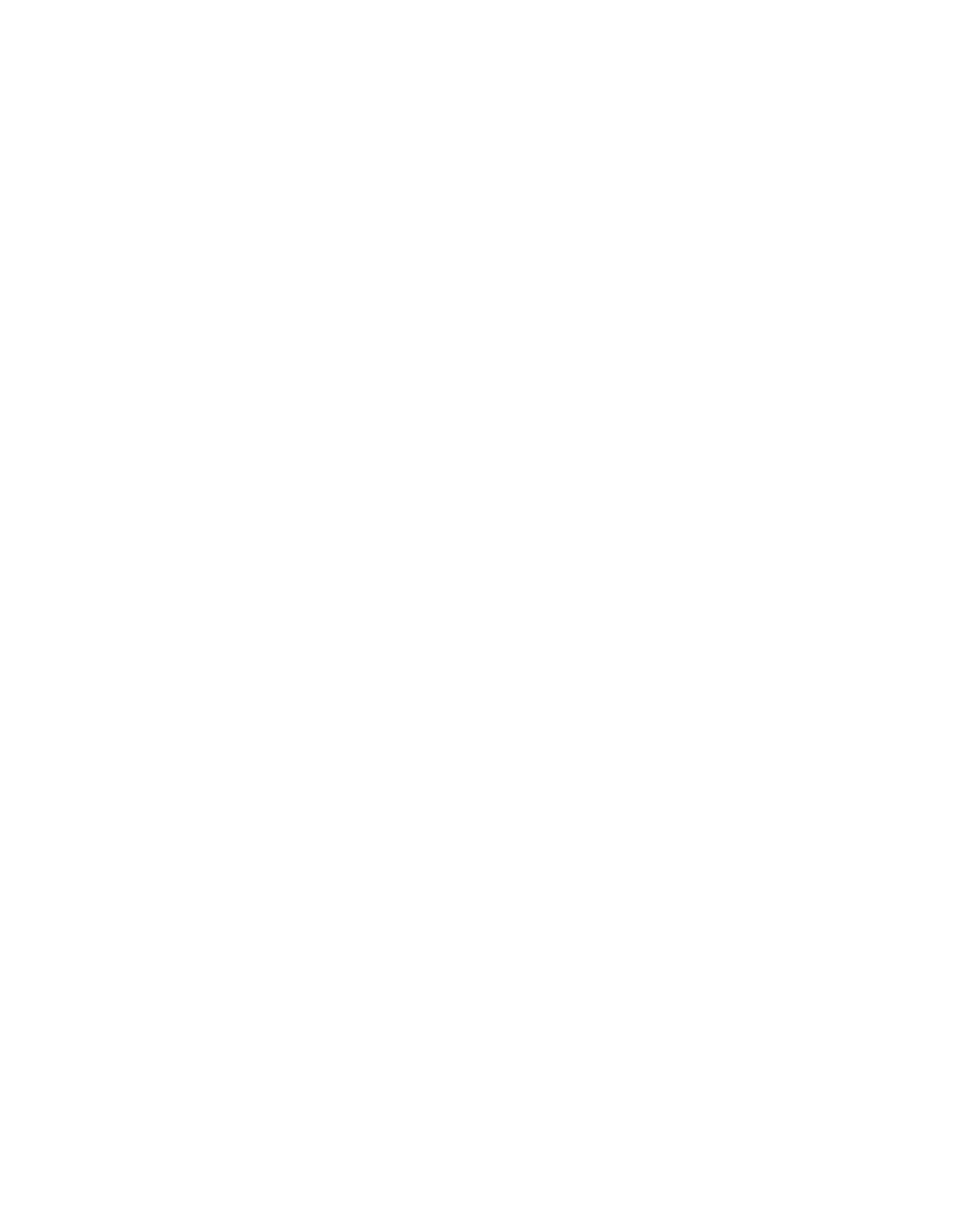

# **Board Meeting**

# **Thursday 16th May 2019 Item no. 12.**

**Appendix 1** Remuneration Committee Terms of Reference and Standing Orders including proposed minor amendments **Appendix 2** Agenda items covered in 2018

### **Sponsor: Board Governance Team Title: Remuneration Committee Annual Review**

#### **Please clearly state what decision you are seeking from the meeting**  The Board is asked to approve a change of name and other minor changes to the Terms of Reference and Standing Orders set out in Appendix 1 **Key points for discussion**

#### **Governance**

**What meetings/groups have already reviewed this item?**  Remuneration Committee 25 February 2019

**What meetings/groups need to review this item next?** 

**Are there any risks associated with the evidence and analysis in the paper?**  None identified.

**How will the key messages/decisions be communicated?** 

**Legal Services have been consulted prior to submission to the Committee (Peter Kellett) and confirm no legal annex is required.**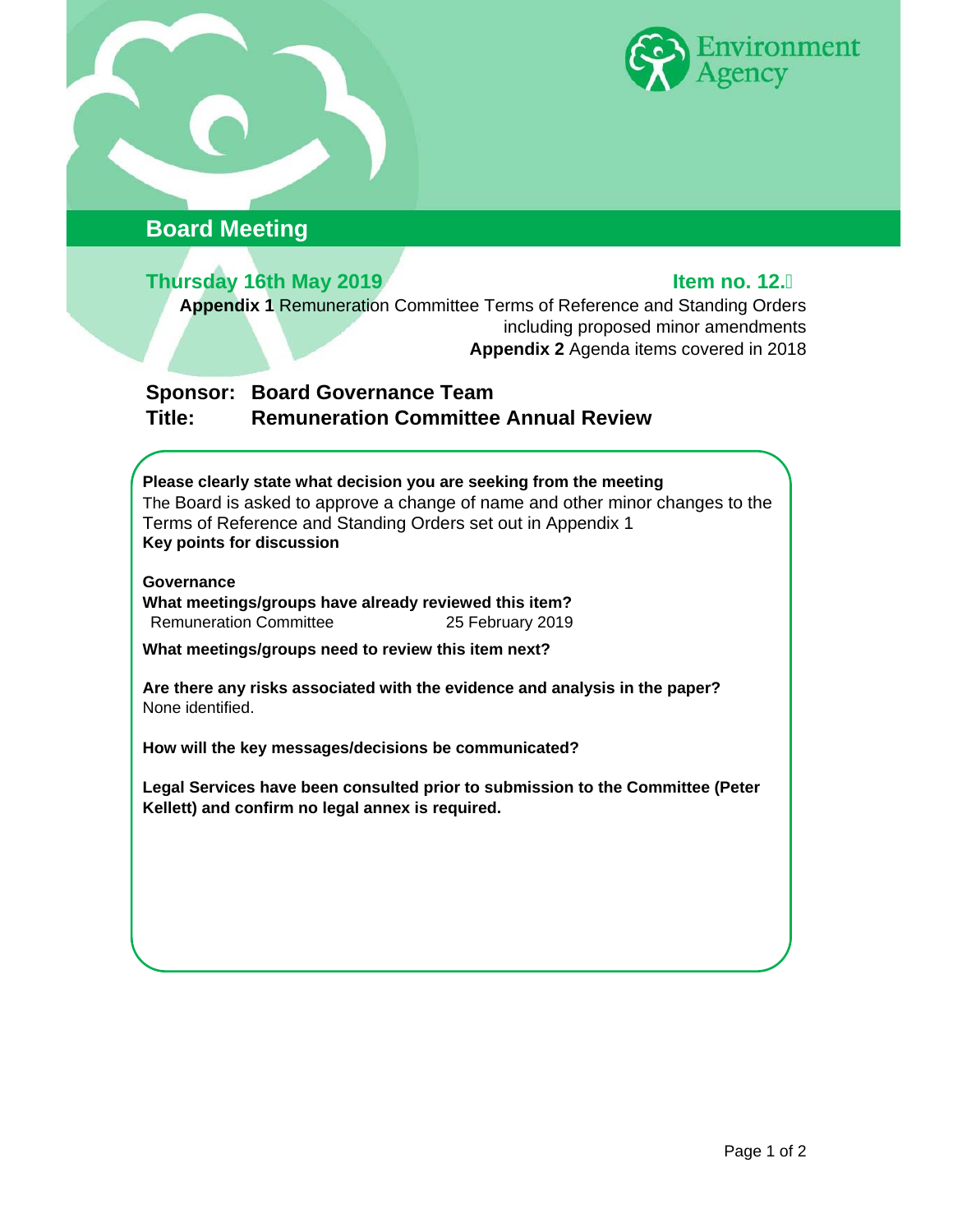#### **1.0 Introduction**

- 1.1 The Remuneration Committee is appointed as a Committee of the Environment Agency Board with its delegated authority to consider any matters relating to the pay or remuneration of Environment Agency employees.
- 1.2 The Committee also considers and advises the Agency Board generally on matters relating to Human Resources.
- 1.3 The full terms of reference and standing orders for the Committee (Appendix 1) were last updated in November 2015 and last reviewed in 2017.

#### 2.0 **Progress since the November 2017 Committee Review**

- 2.1 As part of the 2017 review the Committee asked that succession planning and an assessment of skills in the organisation following corporate services transfer be added to the Forward Look for 2018. A discussion on Succession Planning was held at the February 2019 meeting; skills, shape and workforce planning was discussed at the May 2018 meeting. A full list of items considered since the last review is in Appendix 2.
- 2.2 Also, following the 2017 evaluation the organisation has embedded a process to ensure that the Committee is sighted on senior and higher cost exit agreements.
- 2.3 As part of the wider Board evaluation outcomes we reduced the number of Committee meetings held in 2018, with some items being taken by correspondence. This has been taken forward for 2019.

#### **3.0 Proposals from this year's review**

- 3.1 The Committee discussed its performance and looked forward to the coming year. The conclusions were:
	- That the regular provision of data and trends through 'People Reports' is useful and should continue.
	- That a programme of meetings will be kept, but that flexibility and more use of shorter notice teleconferences should be used, owing to the nature of issues, short length of meetings and small size of the Committee.
	- That the name of the Committee should be changed to 'People and Remuneration Committee' to reflect its wider role.
	- A number of minor changes should be made to the Committee's Terms of Reference and Standing Orders to bring it into line with current practise and those of other Committees (where appropriate)\*.

3.2 The Board is asked to approve the change of name and other minor changes set out in Appendix 1

#### **Rob Creed**

#### **Governance and Engagement Manager**

**Page 2 of 2** \*The change of 'Financial Memorandum' to 'Framework Document' was not presented to the Committee for amendment but was picked up as a simple factual change in the subsequent drafting of this Board paper and is recommended for approval.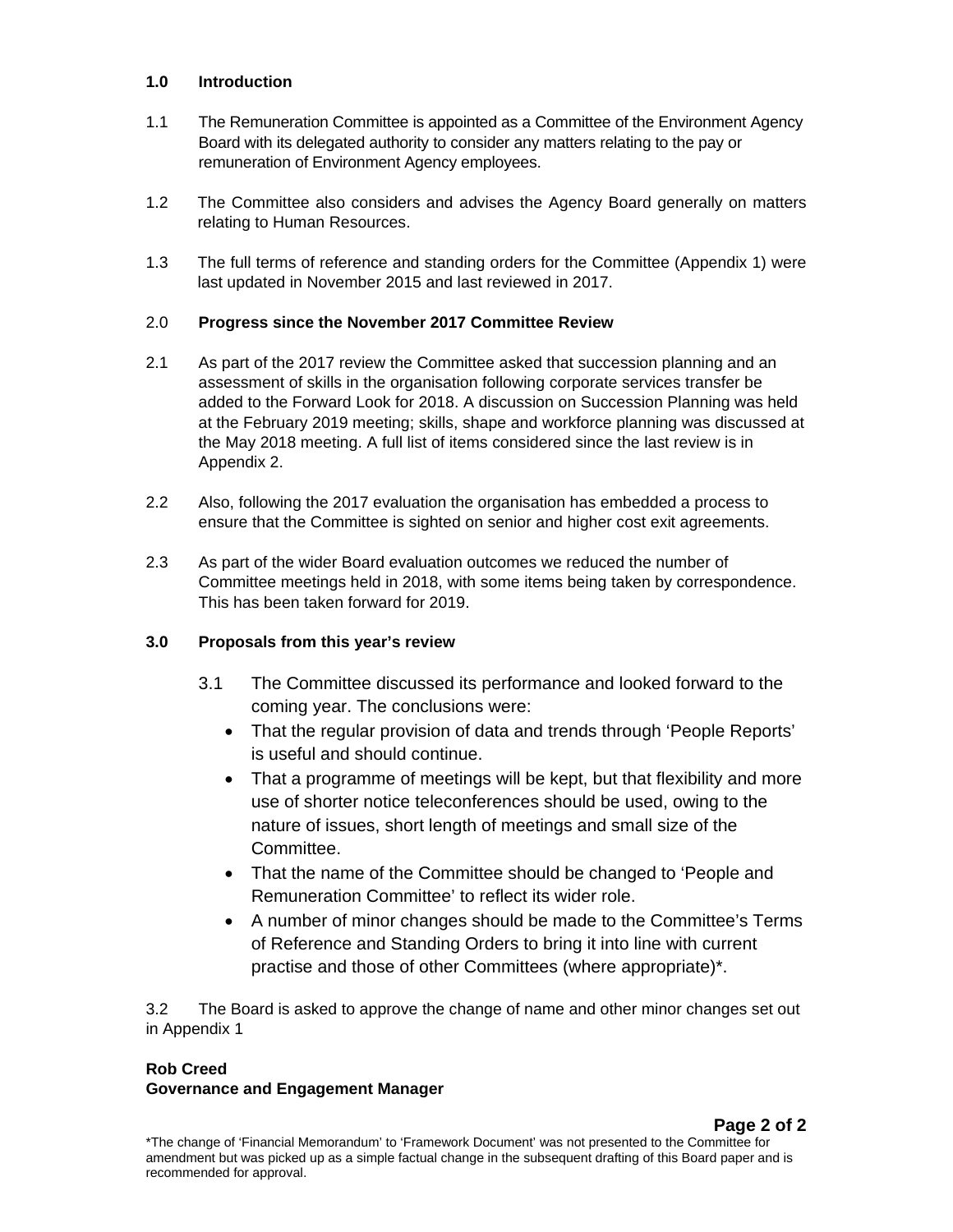**Appendix 1** 

# **ENVIRONMENT AGENCY**

# **TERMS OF REFERENCE**

# **AND**

# **STANDING ORDERS**

# **OF THE PEOPLE AND REMUNERATION COMMITTEE**

| <b>Version:</b>        | 6                                         |  |
|------------------------|-------------------------------------------|--|
| Committee approval:    | <b>Remuneration Committee-25 February</b> |  |
|                        | $2019 - v5$ (approved)                    |  |
| <b>Board approval:</b> |                                           |  |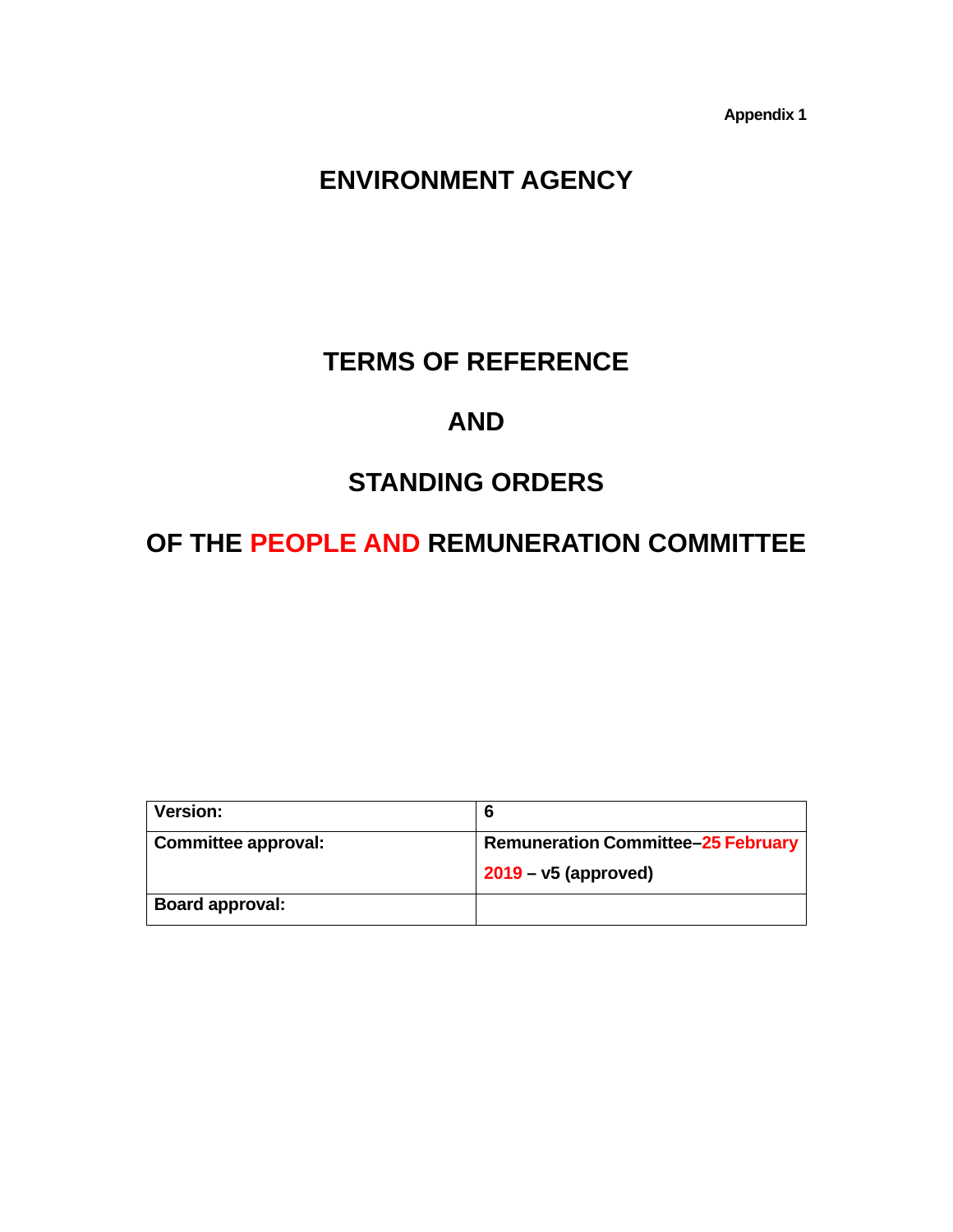# **Environment Agency People and Remuneration Committee**

### **Terms of Reference**

- 1. The People and Remuneration Committee is appointed as an Executive Committee of the Environment Agency Board with their delegated authority to consider any matters relating to the pay or remuneration of Environment Agency employees. The Committee must have regard to the provisions of the Framework Document Financial Memorandum and other relevant requirements of the Department of the Environment, Food and Rural Affairs.
- 2. The People and Remuneration Committee will consider and advise the Agency Board generally on matters relating to Human Resources.
- 3. The People and Remuneration Committee will:
	- a) Consider and approve the overall remuneration strategy of the Environment Agency from the employer's perspective including the full benefits package;
	- b) Consider and approve periodic pay reviews for Environment Agency employees;
	- c) Consider and approve any significant issues involving terms and conditions other than pay;
	- d) Consider and approve any performance related pay to Executive Directors based upon recommendations from the Chief Executive, approve the broad salary bands for Executive Directors and approve the specific remuneration of any Executive Director proposed to be appointed outside of those bands or with any special conditions;
	- e) Set and review all aspects of the objectives and remuneration of the Chief Executive;
	- f) Review the framework for succession planning for key posts;
	- g) Receive an annual statement of expenses incurred by Board Members and Executive Directors;
	- h) Advise the Board on any matters relating to pay, remuneration package and benefits or general HR matters in normal Board business.
	- 4. The Chair of the People and Remuneration Committee should make a report on People and Remuneration Committee business to the Board Meeting following each People and Remuneration Committee Meeting. The full minutes and papers of the People and Remuneration Committee meeting should be made available to any Board Member on request.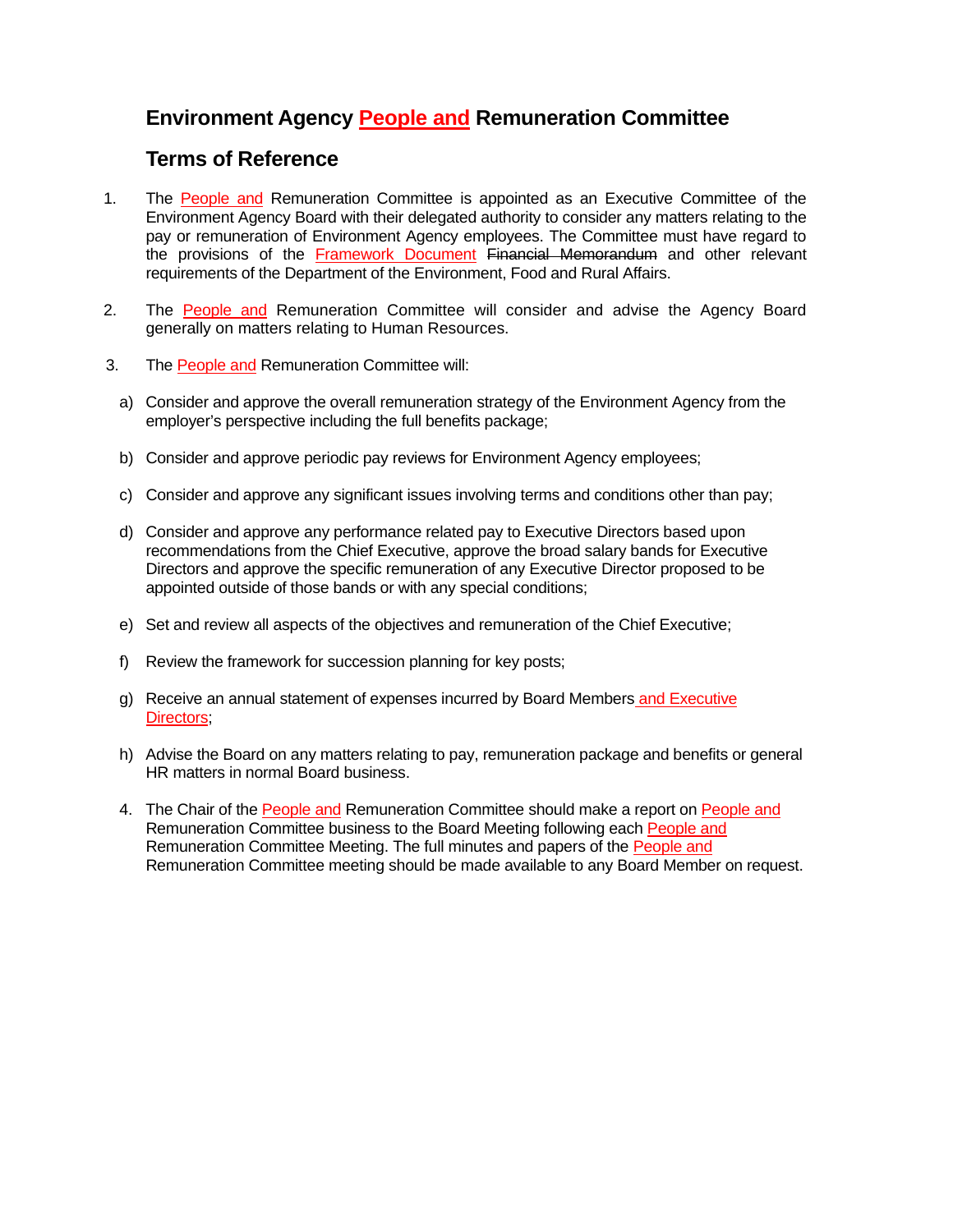# **Environment Agency People and Remuneration Committee**

# **Standing orders**

- 1. Responsibilities
- 2. Membership
- 3. Quorum
- 4. Authority
- 5. Voting Rights
- 6. Declaration of Interest
- 7. Expenses and Conduct
- 8. Meetings
- 9. Order of Business
- 10. Committee Papers
- 11. Minutes
- 12. Reporting Arrangements
- 13. Variation on Standing Orders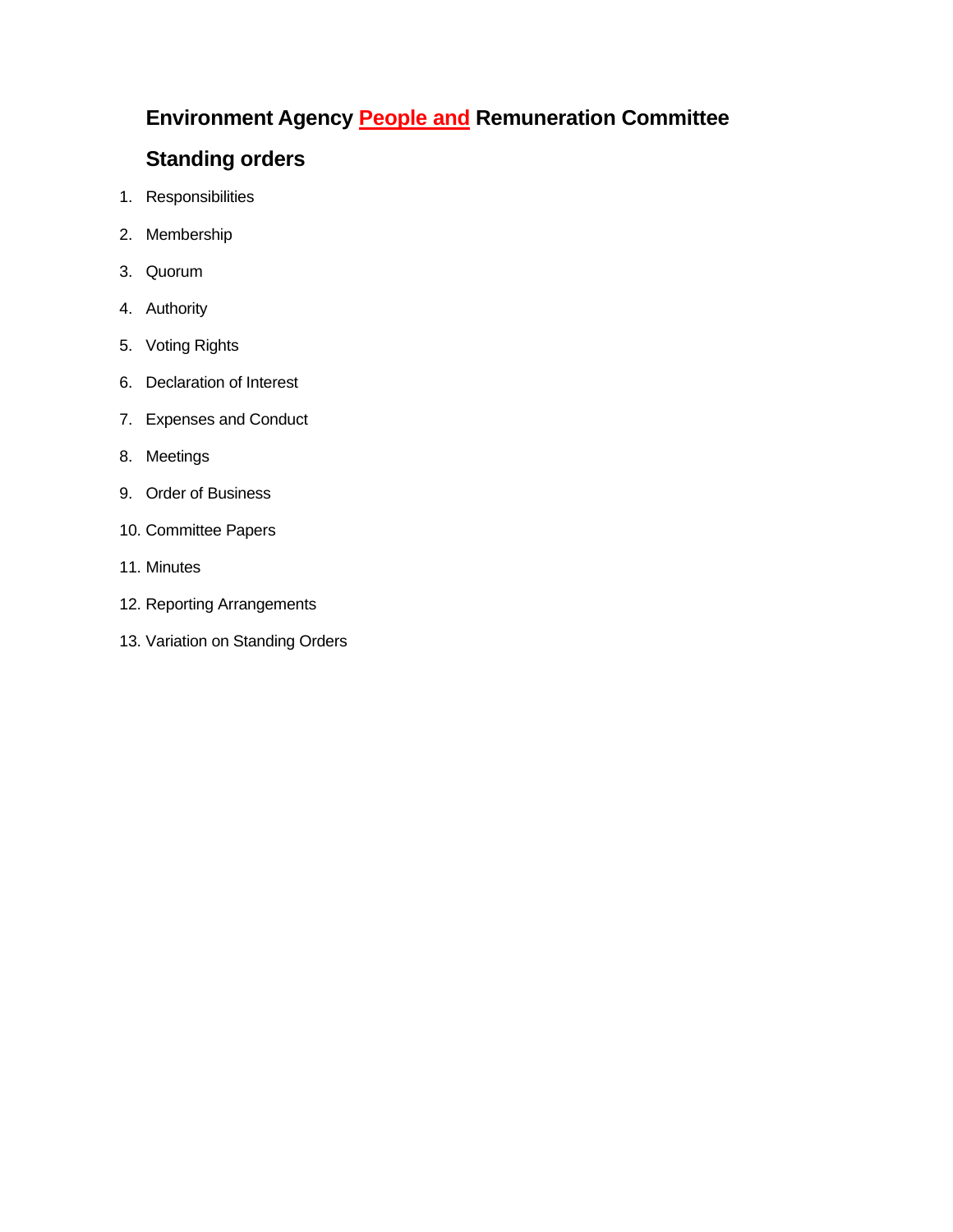#### **Standing Orders**

#### **1.0 Responsibilities**

- 1.1 The Committee can take executive decisions on behalf of the Board with their delegated authority.
- 1.2 The Committee will act on behalf of and with the authority of the Board in accordance with the Terms of Reference above.

#### **2.0 Membership**

- 2.1 Membership is a minimum normally 5 non executive members, to include the Chair of the Committee.
- 2.2 The Chair of the Environment Agency Board is the Chair of the People and Remuneration Committee.
- 2.3 The Chair of the Pensions Committee should be a standing member of the People and Remuneration Committee.
- 2.4 Members are appointed by the Board. They are selected from Members of the Board.
- 2.5 Appointments to the Committee will be reviewed annually by the Chair and agreed with the Board as part of the annual Board responsibilities review. The Secretariat will maintain a record of the current membership of the Committee.
- 2.6 All Committee Members must act in accordance with the Declaration of Interest policy detailed at section 6 below.
- 2.7 The Chief Executive, Defra HR Director Defra Deputy Director HR for the EA will be invited to attend all Committee meetings. They may also, with approval from the Chair, invite appropriate officers to assist in the presentation of papers to the Committee. All staff who attend People and Remuneration Committee (including the Chief Executive) will be known as Executive Meeting attendees for the purpose of these standing orders.
- 2.8 All Executive attendees must comply with the staff Code of Conduct, declare direct and indirect interest and act in accordance with the 'guidance for Executive attendees' at annex 1 of this document. This enables Executive attendees to attend appropriate sections of the meeting and provide factual information to the Committee and assist the Committee in its understanding of an issue whilst recognising that they will often be subject to generic direct or indirect conflicts of interest as paid employees of the Environment Agency. Executive attendees must excuse themselves from a meeting when a specific non-generic direct or indirect conflict arises (for example the Chief Executive for an item regarding the Chief Executive's performance related pay). All Executive attendees attend the meeting at the discretion of the Chair.
- 2.9 The Chief Executive, Defra HR Director Defra Deputy Director HR for the EA may, with approval from the Chair, nominate a deputy to attend a Committee meeting in their absence.

#### **3.0 Quorum**

3.1 Three members constitute a quorum. No business shall be transacted at any Committee meeting which is not quorate.

#### **4.0 Authority**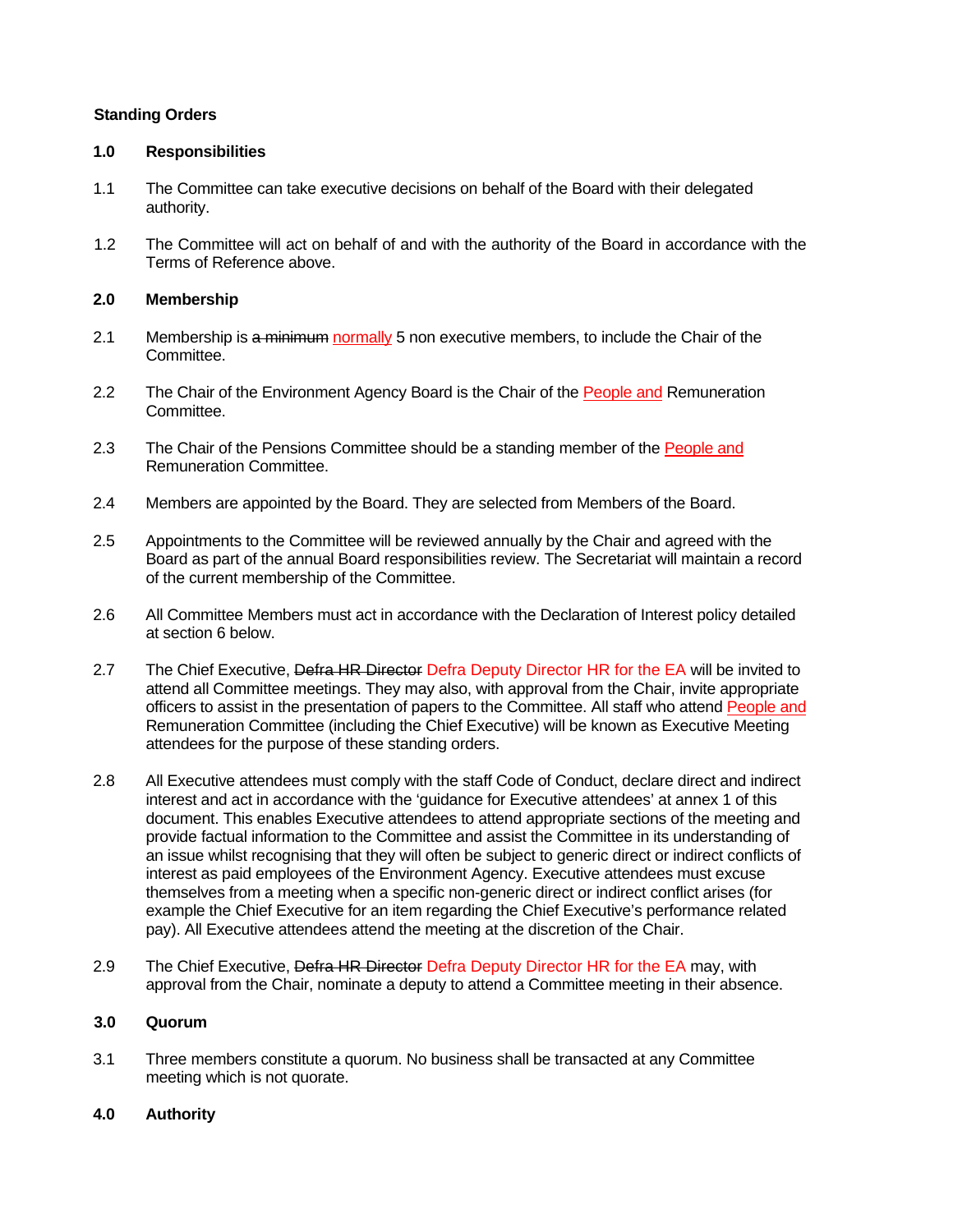4.1 The Chair of the Committee may nominate another Member to chair the meeting in their absence. The Committee may elect a Member to chair a meeting in the absence of the Chair or any nominated deputy. In either case, the Member who chairs the meeting shall exercise any power or duty of the Chair of the Committee, in relation to the conduct of the meeting.

#### **5.0 Voting Rights**

- 5.1 Subject to Standing Order 6 below, (declaration of interest), each Member shall have the right to vote in any debate and to have their views recorded in the minutes.
- 5.2 In the event of no majority decision the Chair of the Committee shall have a second or casting vote, whether or not they previously voted on the matter.

#### **6.0 Declaration of Interest**

- 6.1 Each Member shall make a declaration, in accordance with the Board Code of Practice, of pecuniary or non pecuniary interests which shall be held on a Register available for public inspection. The Register shall be updated annually by the Secretariat. The Register shall include the declared interests of all Board Members.
- 6.2 Members shall declare any direct or indirect interest in any item on the Agenda in advance of the debate to the Chair of the meeting of the Committee.
- 6.3 A Member who is in any way directly or indirectly interested in any matter that is brought up for consideration at a meeting of the Committee shall disclose the nature of their interest to the meeting and, where such a disclosure is made
	- a) The disclosure shall be recorded in the minutes of the meeting; and
	- b) The member shall not take part in any deliberation or decision of the Committee with respect to that matter and if necessary will excuse themselves from the meeting for the duration of that matter.
- 6.4 For the purposes of paragraph 6.3 above, a general notification given at a meeting of the Environment Agency by a member (in person or by means of a notice which is read and considered at the meeting) to the effect that she/he
	- a) is a member of a specified company or firm, and
	- b) is to be regarded as interested in any matter involving that company or firm,

Shall be regarded as a sufficient disclosure of his interest in relation to any such matter.

6.5 Executive attendees must comply with the guidance given at annex 1. The guidance will be reviewed at the discretion of the Chair of the People and Remuneration Committee.

#### **7.0 Expenses and Conduct**

- 7.1 Reimbursement of expenses shall be paid whilst on Committee business, in accordance with prescribed procedures.
- 7.2 Members of the Committee are expected to comply with the terms of the Board Code of **Practice**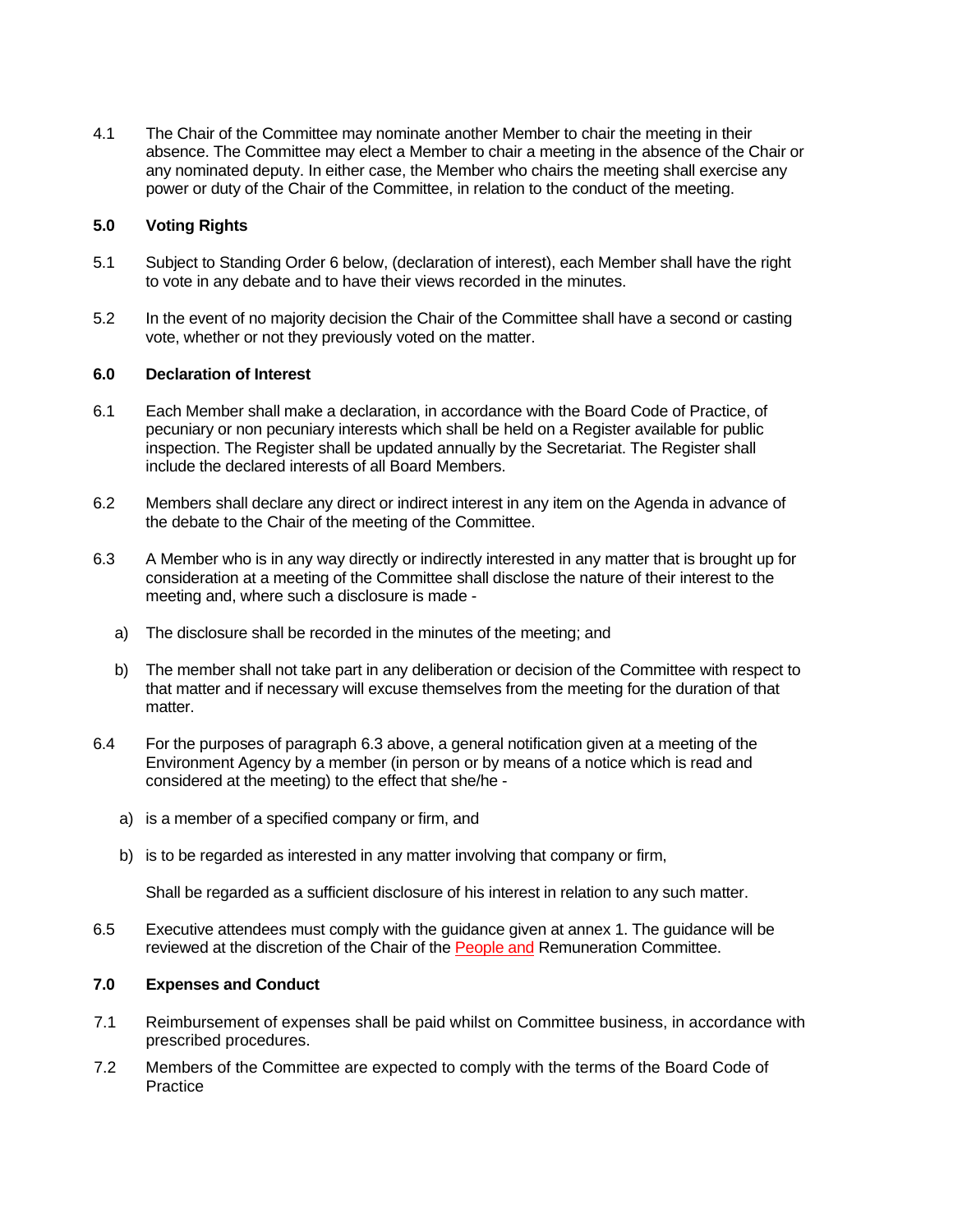#### **8.0 Meetings**

- 8.1 The Secretariat has formal responsibility for the agenda and arrangement of the meetings. The Secretariat will oversee and minute the meetings. The Secretariat will take responsibility for the oversight of the Committee and preparation for meetings.
- 8.2 A forward meeting schedule will be produced by the Secretariat informed by information provided by HR on the key decision points in the year.
- 8.3 Meetings will be scheduled every 2 months. Meetings will not be scheduled on the fringes of other meetings.
- 8.4 Meetings will be cancelled if there is not sufficient information available for an agenda at that time.
- 8.35 If urgent items require a decision between meetings then a quorate telephone conference will be convened or it will be agreed with Members to deal with the matter by correspondence.

#### **9.0 Order of Business**

- 9.1 Order of business shall be:
- (a) The election of a Chair if the usual Chair or Deputy Chair is absent and has nominated no deputy;
- (b) The approval of the Minutes as a correct record to be signed by the Chair;
- (c) Other business as in the agenda;
- (d) Any other business as the Chair agrees;
- (e) The date of the next meeting.

#### **10.0 Committee Papers**

- 10.1 Any Board Member can have access to People and Remuneration papers or minutes. For non Board Members:
	- a) access to the Committee papers will be given to people considered by the Secretariat to have a need to see such papers in the course of their work;
	- b) the copying of Committee papers can be authorised by the Secretariat who should ensure that the security protection and confidentiality of all Committee papers is maintained and clearly understood by those receiving copies.
- 10.2 All Committee papers will be protectively marked according to current security guidance.

#### **11.0 Minutes**

11.1 The Secretariat will minute the meetings.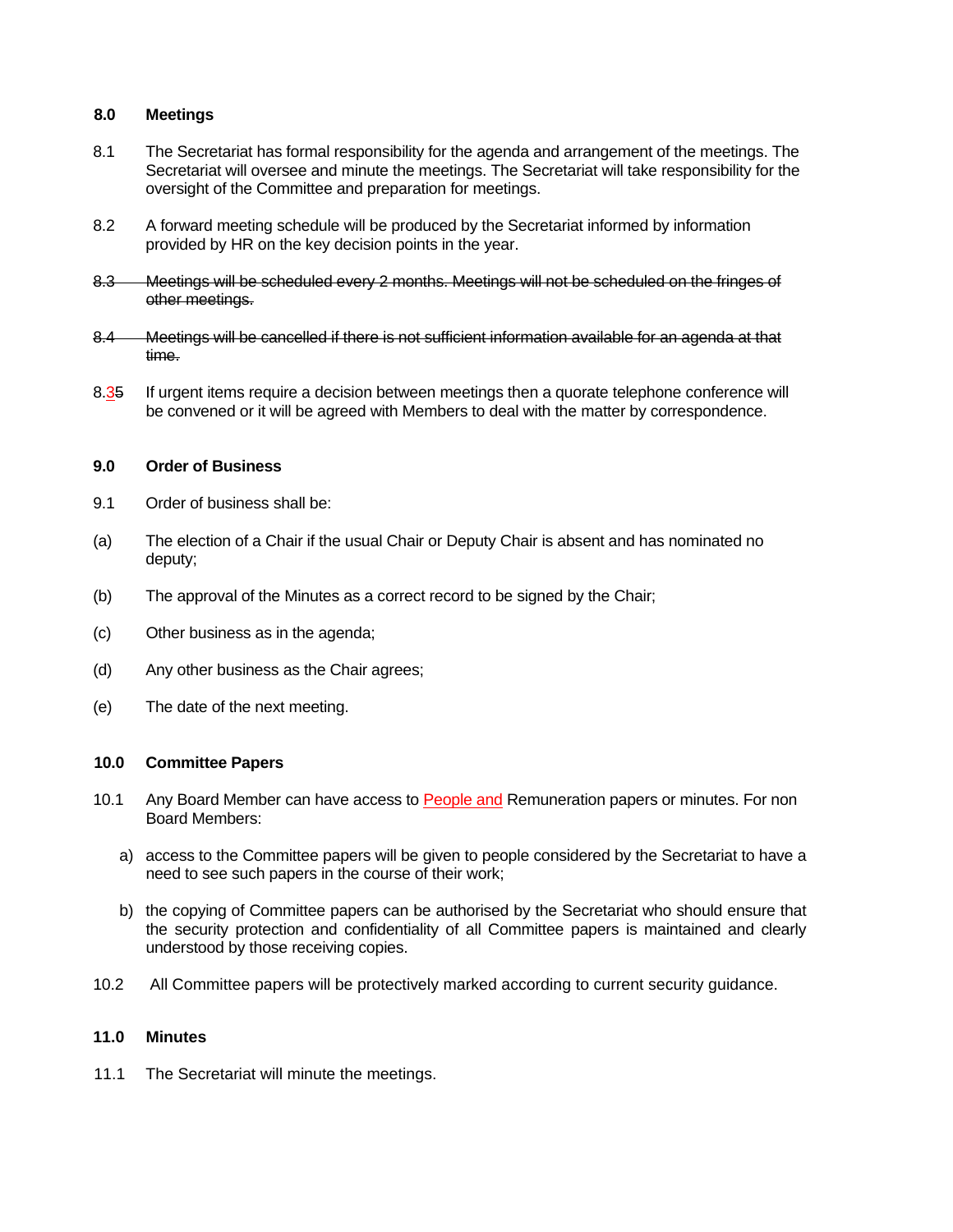- 11.2 The Committee Chair, or in their absence the appointed Chair of the meeting, shall sign the previous meeting's minutes and initial each page, once approved by the Committee at the subsequent meeting.
- 11.3 The Secretariat will keep a signed copy of the minutes for a period of ten years. The Minutes will then be stored electronically.
- 11.4 Any revision to approved minutes will be noted on a separate sheet, approved by the Committee and retained with the original minutes.

#### **12.0 Reporting Arrangements**

12.1 The Chair of the Committee is required to provide a summary of People and Remuneration Committee business to the subsequent Board meeting for information. Board members are entitled to request the minutes, further information or ask any appropriate questions of the Chair of the People and Remuneration Committee at that Board meeting.

#### **13.0 Variation of the Terms of Reference or Standing Orders**

13.1 Any variation of the Terms of Reference or Standing Orders requires the approval of the Board following initial approval by the People and Remuneration Committee.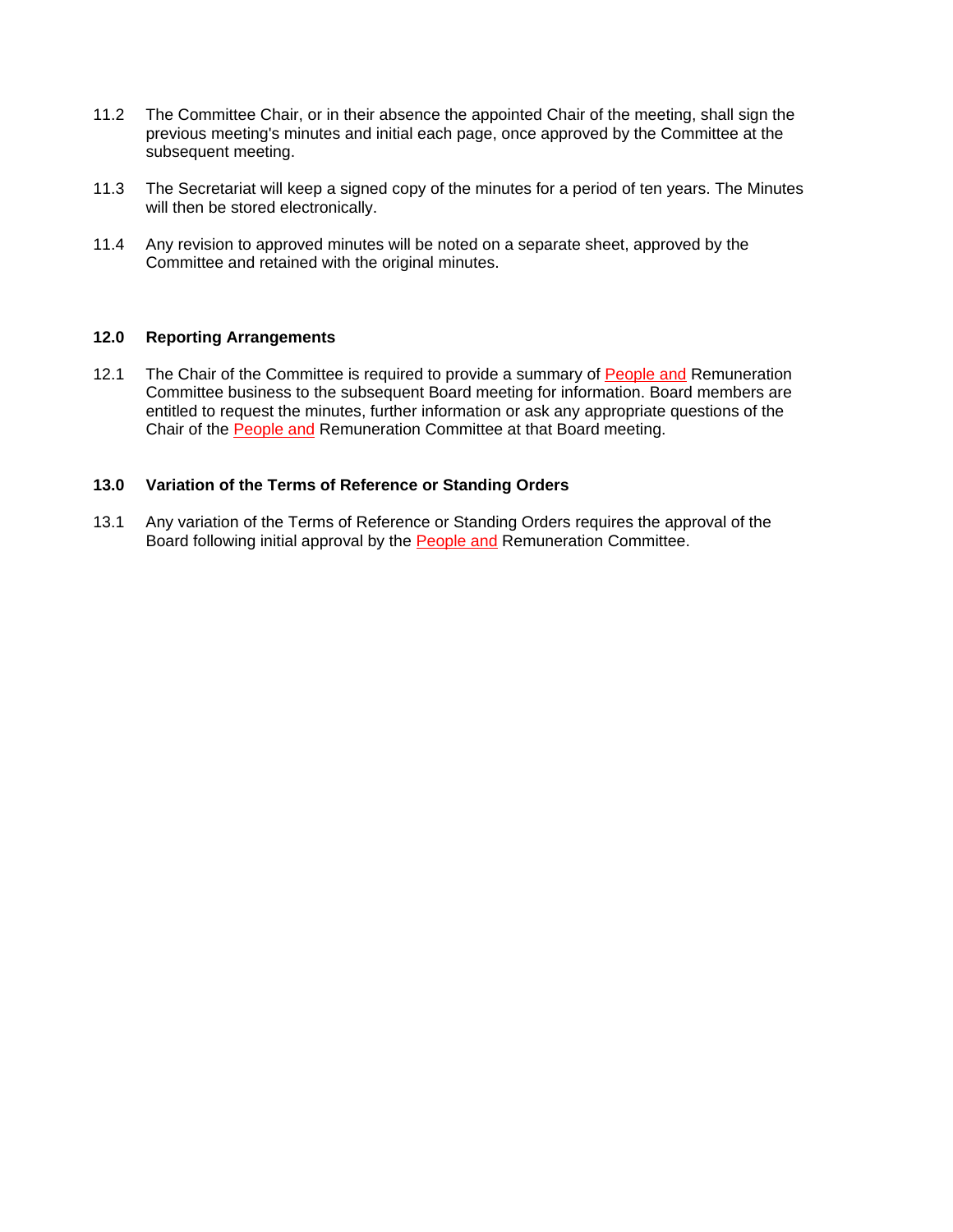#### **Annex 1 – Guidance for Executive attendees**

The Environment Agency's Board People and Remuneration Committee (the Committee) may need the support of the Chief Executive and others to assist it in the conduct of its business. The Chief Executive, and Defra HR Director Defra Deputy Director HR for the EA are invited to all Committee meetings and may invite others with the Chair's approval. They attend Committee meetings as "attendees" rather than as "members" of the Committee.

As meeting attendees you should take particular care to ensure that actual or potential conflicts of interest are understood and actively managed. You will often have a direct or indirect interest in remuneration issues and so you must comply with this guidance.

- All Executive attendees attend the meeting at the absolute discretion of the Chair.
- All Executive attendees must comply with the staff Code of Conduct section on conflicts of interest.
- At the beginning of each meeting each Executive meeting attendee will be given the opportunity to declare any direct or indirect conflicts of interest for each item. Any Executive attendees who join the meeting for an individual item will be given the chance to declare an indirect or direct interest in that item. These declarations will be minuted.
- Executive attendees are expected to declare an interest and excuse themselves from the meeting when a specific, non-generic personal direct or indirect conflict arises – for example the Chief Executive for an item regarding discussion of the Chief Executive performance related pay.
- In the majority of cases the individual will remain but will only explain the paper, answer questions and contribute in a factual capacity to aid the understanding of the Committee. Remember that:
	- a) your role is limited to introduction of the item and confirming factual accuracy
	- b) you must not lead or appear to lead deliberations or decisions concerning that matter
	- c) you must always consider whether you should excuse yourself from the meeting for the duration of any item or discussion.
- Any member of the People and Remuneration Committee can raise a concern about any relevant direct / indirect conflict of interest from an Executive Meeting attendee and can ask the Chair of the People and Remuneration Committee for the individual to be excused from that item and / or for the Committee to have some private time to discuss the item after the Executive Meeting attendees have presented / introduced the item. The final decision sits with the Chair of the People and Remuneration Committee.